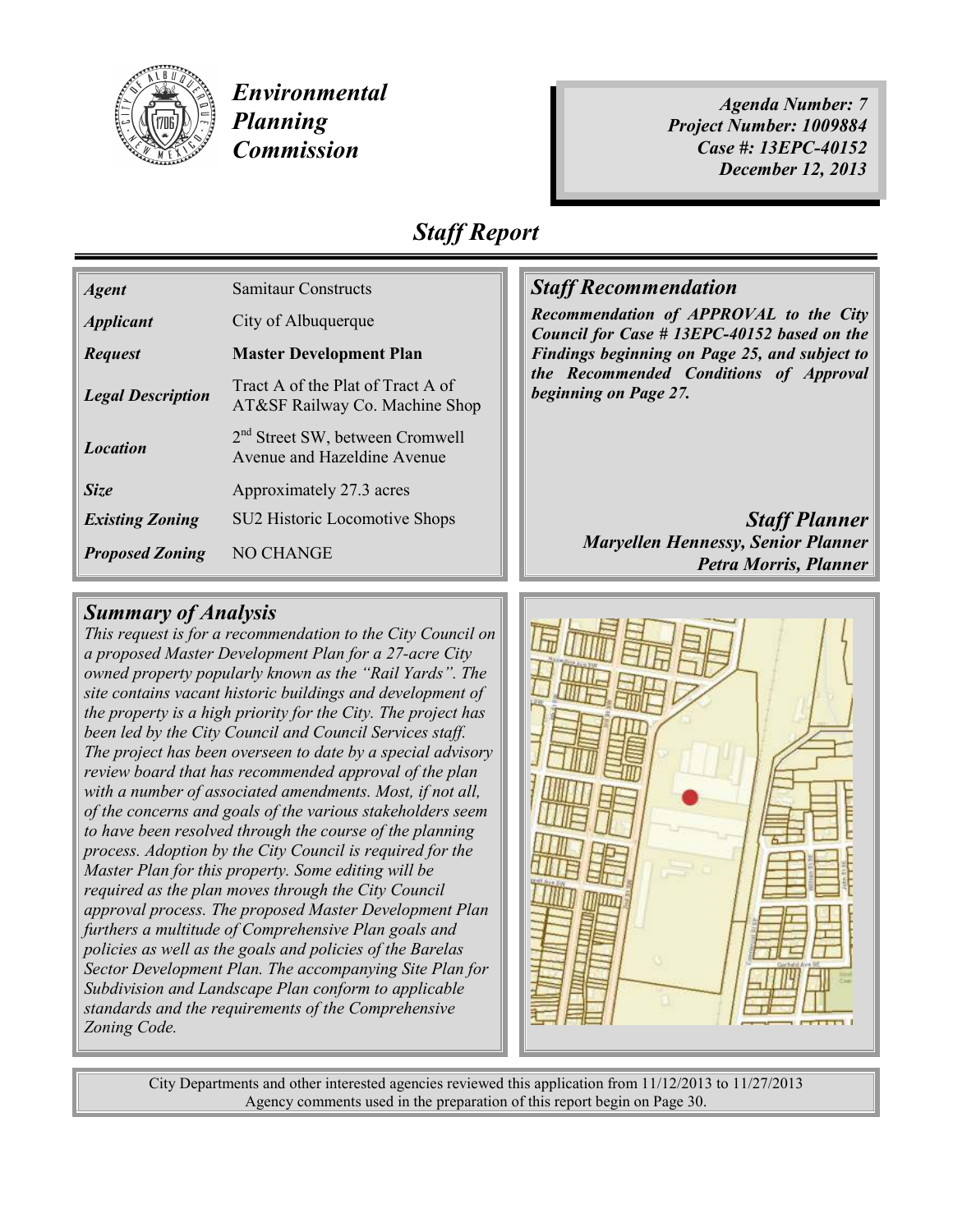#### *I. AREA CHARACTERISTICS AND ZONING HISTORY*

*Surrounding zoning, plan designations, and land uses:* 

|              | <b>Zoning</b>                         | <b>Comprehensive Plan Area;</b><br><b>Applicable Rank II &amp; III Plans</b> | <b>Land Use</b>                                                                                                 |  |
|--------------|---------------------------------------|------------------------------------------------------------------------------|-----------------------------------------------------------------------------------------------------------------|--|
| <b>Site</b>  | <b>SU2 HLS</b>                        | Central Urban, Barelas SDP                                                   | Historic Rail Yards site, some<br>portions of the site are unused,<br>some are in cultural/special<br>event use |  |
| <b>North</b> | <b>SU2 HLS</b>                        | Central Urban, Barelas SDP                                                   | Railroad uses                                                                                                   |  |
| <b>South</b> | <b>SU2 HLS</b>                        | Central Urban, Barelas SDP                                                   | Railroad uses                                                                                                   |  |
| East         | M2, SU2 HC, SU2 NCR,<br><b>SU2 MR</b> | Central Urban, South Broadway<br><b>SDP</b>                                  | Railroad tracks, railroad uses,<br>drainage, residential, vacant                                                |  |
| West         | SU2 WD, SU2 RG                        | Central Urban, Barelas SDP                                                   | Electric transformer, vacant,<br>multifamily, single family<br>residential                                      |  |

#### *II. INTRODUCTION*

#### *Proposal*

This is a request for review and recommendation to the City Council for a Master Development Plan for the Albuquerque Rail Yards property, Tract A of the Plat of Tract A of the AT&SF Railway Co. Machine Shop, a 27.3 acre site located on 2<sup>nd</sup> Street SW, between Cromwell Avenue and Hazeldine Avenue. The site is bounded on the east by the railroad tracks. The Master Development Plan (MDP), as submitted contains a site development plan for subdivision with an accompanying Master Development Plan document. A Master Development Plan *is not a ranked plan*. The MDP is the document that will guide redevelopment of the City-owned Albuquerque Rail Yards site, located in the Barelas neighborhood and adjacent to the South Broadway neighborhood.

#### *EPC Role*

The EPC's role in this application is as a recommending body to the City Council. The Barelas Sector Development Plan (BSDP) stipulates that a Master Development Plan (MDP) is required before any development of the site can occur, and that the MDP shall be reviewed by the EPC and approved by the City Council.

#### *History/Background*

The Albuquerque Rail Yards were established in the 1880s by the Atlantic and Pacific Railroad, when locomotive repair shops and offices were developed at the site. The repair shops and offices were modernized in the 1920s and the buildings still stand today. The shops remained in full operation until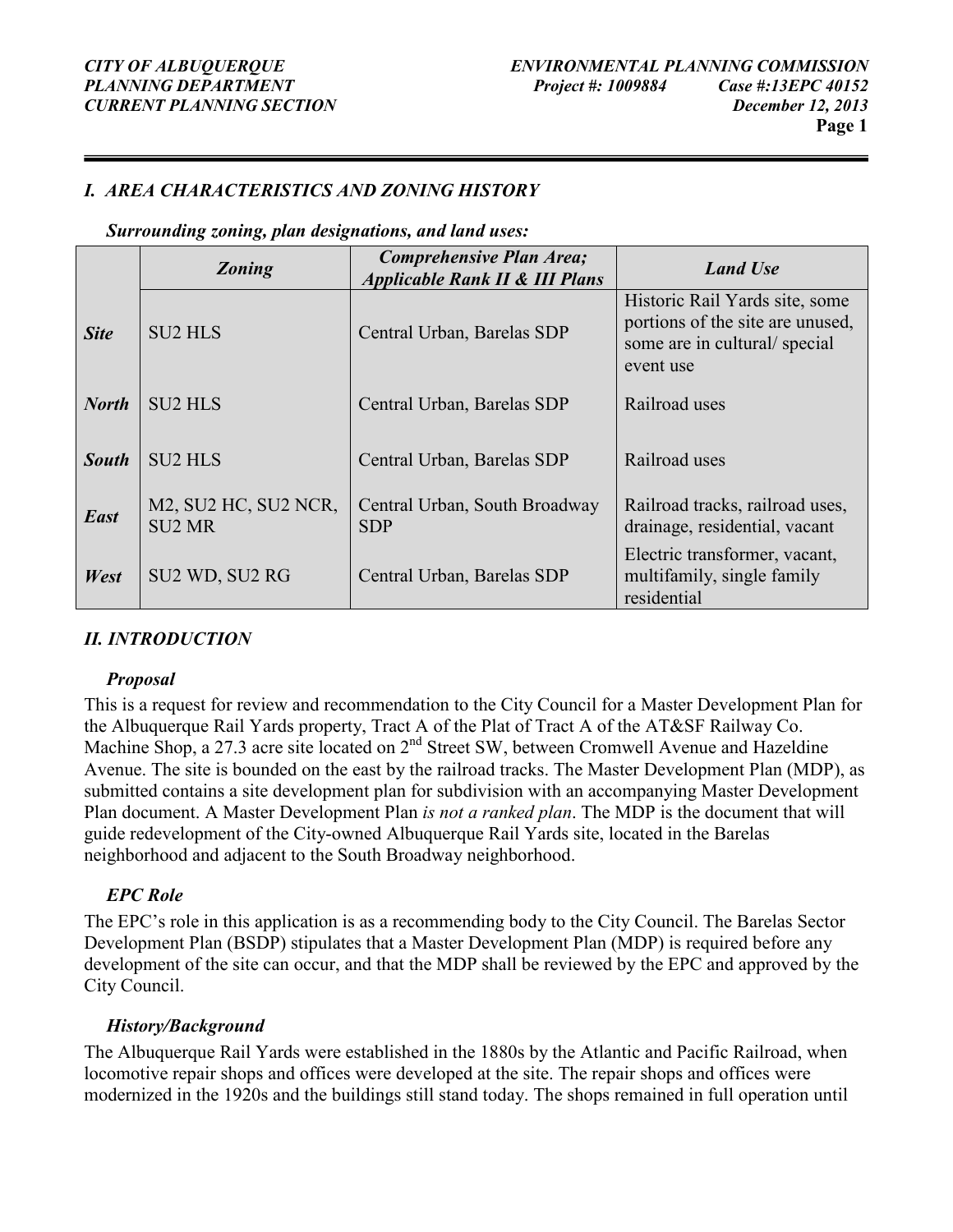the 1950s when there was a switch from steam engines to diesel engines. The Rail Yards continued to be used for repairs and storage through to the early 1990s. The Albuquerque Rail Yards represent a number of important facets of Albuquerque's history- its growth from transportation corridors, its early economic and industrial growth, and the social fabric of Albuquerque as one of the largest employers in the city. Many of the men who worked at the Rail Yards lived in the adjoining neighborhoods of Barelas and South Broadway.

The City of Albuquerque purchased the Rail Yards in 2007 (See Appendix 1, 2, 3 for R-07-202, R-07- 274, R-07-332) through a mixture of state and local funding. Subsequent to the purchase of the site the City of Albuquerque, the University of New Mexico and the WHEELS Museum invited the Urban Land Institute (ULI) to conduct an Advisory Services Panel for the Rail Yards. The ULI produced a report, which included a series of steps that should be followed prior to the redevelopment of the Rail Yards. One of these steps was the creation of an advisory board.

The Rail Yards Advisory Board (RYAB) was established in March 2008 pursuant to City Council Resolution 08-47 (See Appendix 4 F/SR-08-47). The responsibilities of the RYAB included the creation of a Request for Proposals (RFP) for a master developer for the site, and the selection of a master developer.

#### Process to date:

This project has been led by the City Council and Council Services staff with the cooperation of the Planning Department. An RFP, formatted as a Request for Qualifications, for a Master Developer was issued in 2010 (*Attachment 5*) and in June 2012 Samitaur Constructs was selected as the Master Developer. Per a subsequent Master Plan Agreement (*Attachment 6*), the Master Developer was charged with creating, at its sole expense, a Master Plan for the project area. The Master Developer was to work in cooperation with the City to conduct public meetings and solicit input from the Community. In August 2012, the first series of public meetings was held to begin the master planning process for the Rail Yards. Three meetings were held, at the National Hispanic Cultural Center, the Barelas Community Center and the South Broadway Community Center on August  $23<sup>rd</sup>$  and  $25<sup>th</sup>$  2012. Over 150 people attended the initial three meetings. On October  $25<sup>th</sup>$  2012 a follow up meeting was held at the Barelas Community Center, with approximately 100 people in attendance. At this meeting the MDP concepts were first presented by Samitaur Constructs. The August and October public meetings were facilitated by Tim Karpoff and Associates in order to ensure an open and participatory dialogue.

On December  $1<sup>st</sup>$  2012 an Open House was held at the site, and the public had the opportunity to tour the site and review and comment again on the proposed concepts. Over 300 people attended the Rail Yards open house event. On January  $9^{th}$  2013 the MDP concepts and master plan were presented to the Rail Yards Advisory Board.

During the spring and summer of 2013 the master planning team (made up of City Council Services staff and Planning Department staff) worked with the Master Developer to address questions regarding historic preservation and the current site infrastructure within the Master Plan document. During this period Council Services contracted with Wilson and Company and Terry Brown, P.E. to study the infrastructure components. Meetings were held with the State Historic Preservation Officer to discuss the redevelopment of the site from a historic preservation perspective. The Draft Master Plan was presented in this document to the Rail Yards Advisory Board on September 26<sup>th</sup> 2013.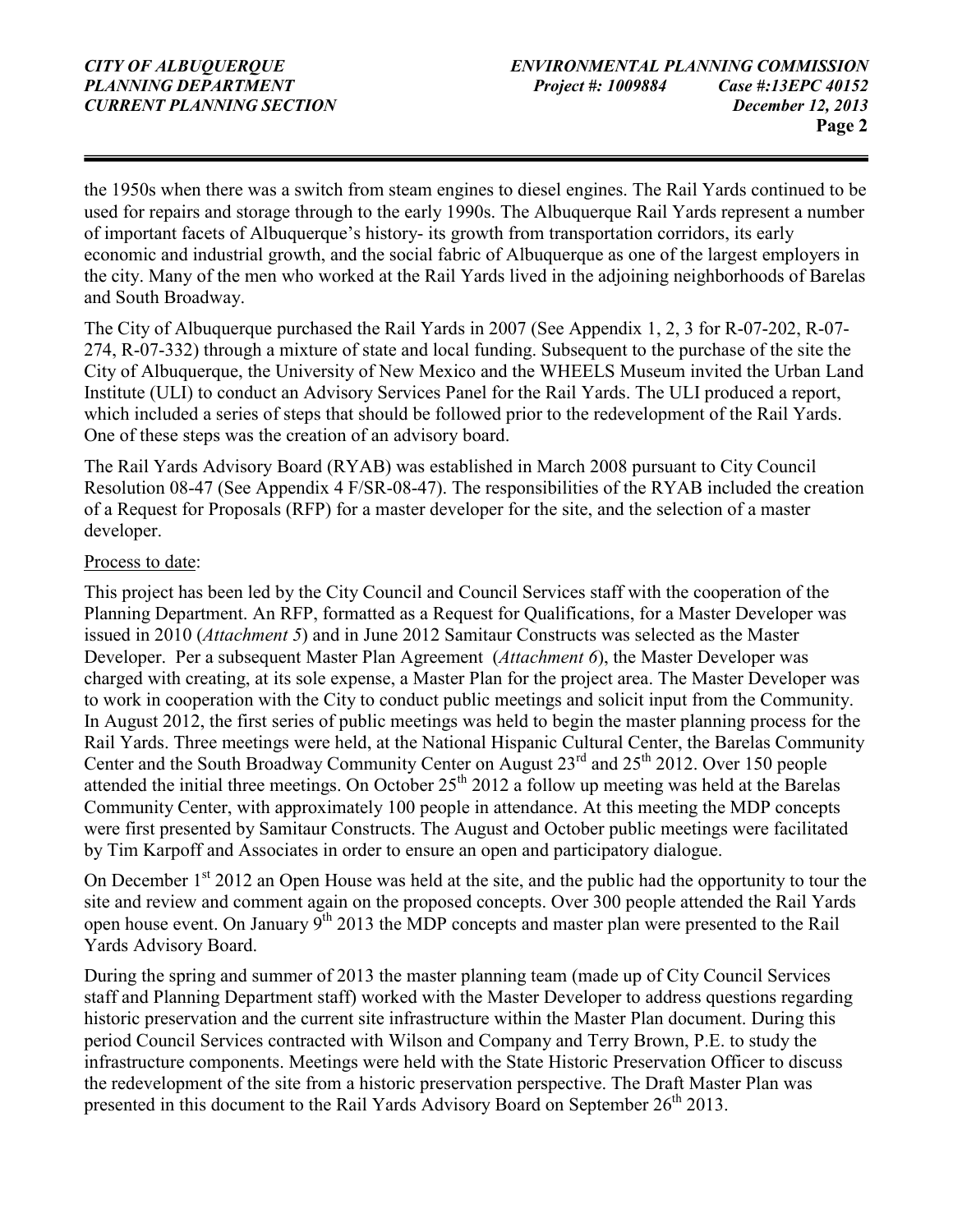On October 29<sup>th</sup> 2013 the RYAB voted to recommend approval of the master plan with several proposed amendments. On November  $21<sup>st</sup> 2013$  the Rail yards Advisory Board approved the specific language of 7 amendments (*Attachment 7*). The amendments address the location of housing on the site, permit parking, amended language related to the WHEELS Museum, language to address the creation of a memorial onsite, language requiring a financial plan, addressing rail maintenance and related rail facilities and finally an amendment that requiring a revision (or editing) of the plan to clarify what aspects of the Master Development Plan are to be considered compulsory and which elements are advisory. Several conceptual features are included in the Master Plan document which were the topic of discussion and concern throughout the planning process with the public, the RYAB, the SHPO and city staff. The RYAB intended to make it clear that conceptual features should not be considered "approved" as integral elements of the Master Plan, but rather that they should be evaluated as new development through the site plan for building permit process.

Throughout the master planning process, the public has had a number of opportunities to provide input. Emails were sent out regularly to update the public on the process. In addition to an email distribution list that includes over 500 people, there is a website for the public to access information and provide input. During the master plan process, all emails submitted to Planning staff were shared with the master planning team and the master developer and the Rail Yards Advisory Board. The public submitted over 100 emails, sharing thoughts, ideas and concerns related to the redevelopment of the site.

In September 2013, the Blacksmith Shop was opened as a special event space named "The Yards". This is an interim use for the space. Approximately \$1million of G.O. Bonds money was used to rehabilitate the Blacksmith Shop building to bring the building up to code in order to allow the public limited access to the site for special events such as markets, or car shows.

#### *Context*

The Rail Yards site is located within the Barelas neighborhood and the Barelas Sector Development Plan area. The Rail Yards site is also adjacent to the South Broadway neighborhood and the San Jose neighborhood. The Rail Yards are accessed from 2<sup>nd</sup> street, and 1<sup>st</sup> Street. Currently there are gates to the site at 2<sup>nd</sup> and Pacific Ave SW and 1<sup>st</sup> and Hazeldine Ave SW. Historically, workers accessed the site at grade, across the tracks, however there is currently no at grade crossing of the sites from the neighborhoods to the east of the Rail Yards. There are three major east/west connections in the vicinity of the Rail Yards, the Guadalupe Bridge, Lead Ave and Coal Ave one-way streets. The Rail Yards are located within an established part of downtown Albuquerque; therefore the street network is already built, as a fine grained grid network. As redevelopment of the site occurs, issues related to traffic, access and parking will need to work within the existing context, and will need to include alternatives to single occupancy vehicles for access.

The Rail Yards are located approximately half a mile south from downtown Albuquerque and the Alvarado Transportation Center. In addition, the Rail Yards are located two blocks from 4<sup>th</sup> Street and the small businesses along  $4<sup>th</sup>$  Street.

In addition to the goals of revitalizing the Barelas and South Broadway neighborhoods, providing an opportunity for Workforce Housing and a location for the WHEELS museum, the City of Albuquerque purchased the Rail Yards site in 2007 in recognition of the historic significance of the structures and the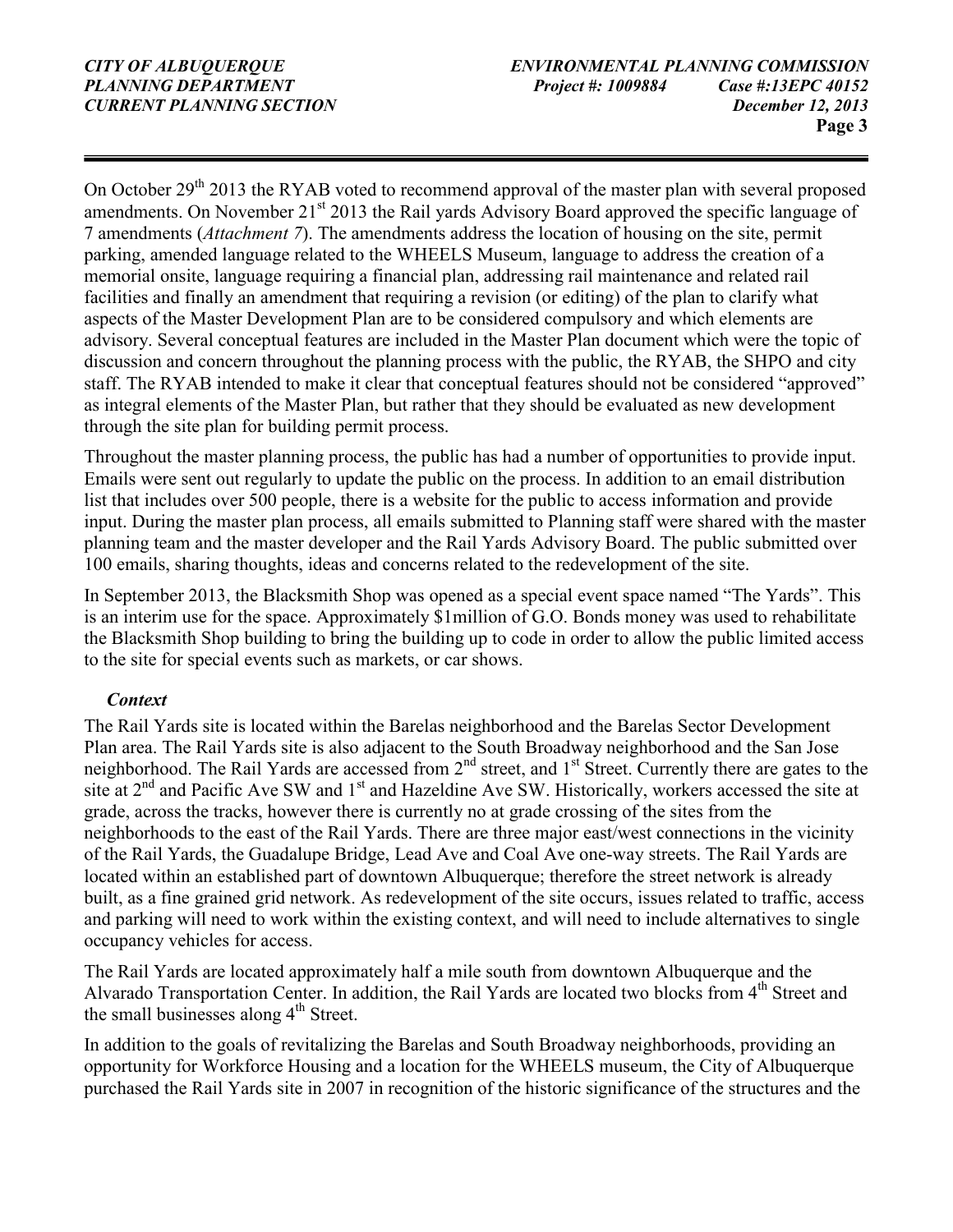site to the history of Albuquerque and New Mexico. A nomination for the Historic Locomotive Shops Historic District to the State Register of Cultural Properties and the National Register of Historic Places has been prepared. The nomination has not yet been submitted, but it is anticipated to be forwarded in early 2014. This process will take approximately 6 months. The proposed Historic A.T.  $\& S. F.$ Locomotive Shops Historic District includes 21 contributing buildings, structures, and sites including the Fire Station which is the only structure on the site that has City Landmark designation.

#### *Transportation System*

The Long Range Roadway System (LRRS) map, produced by the Mid-Region Council of Governments (MRCOG), identifies the functional classifications of roadways.

The Long Range Roadway System designates Cesar Chavez/ Bridge Boulevard, and Lead and Coal Avenues as a Principal Arterials.

The Long Range Roadway System designates Second Street as a Collector street.

#### *Comprehensive Plan Corridor Designation*

The Albuquerque Bernalillo Comprehensive Plan designates 4<sup>th</sup> Street as a Major Transit Corridor and Broadway as an Enhanced Transit Corridor.

#### *Trails/Bikeways*

Bicycle lanes are proposed for  $2<sup>nd</sup>$  Street and  $3<sup>rd</sup>$  Street, and there are existing bicycle lanes shown for Lead Avenue, Coal Avenue and Cesar Chavez/ Bridge Blvd. per the Long Range Bikeway System in the MTP 2035.

#### *Transit*

There are no adjacent bus routes or bus stops, though the Rail Yards site is approximately half a mile from the Alvarado Transportation Center, the main hub for all ABQRide bus routes, as well as the station for Amtrack trains, Greyhound Buses and the Rail Runner trains.

#### *Public Facilities/Community Services*

Within one mile of the Rail Yards there are a large number of public facilities, including the Barelas Community Center, the National Hispanic Cultural Center, the Rio Grande Zoo, the South Broadway Library and Cultural Center, the Main Library. There are also a number of public parks including Tingley Park, Civic Plaza, Robinson Park and South Broadway Community Park.

#### *III. ANALYSIS*

#### *APPLICABLE ORDINANCES, PLANS AND POLICIES*

#### *Albuquerque Comprehensive Zoning Code*

The Rail Yards are located within the Barelas Sector Development Plan area (adopted 2008) and were zoned SU-2/HLS (Historic Locomotive Shops) by the Barelas SDP. The zone provides suitable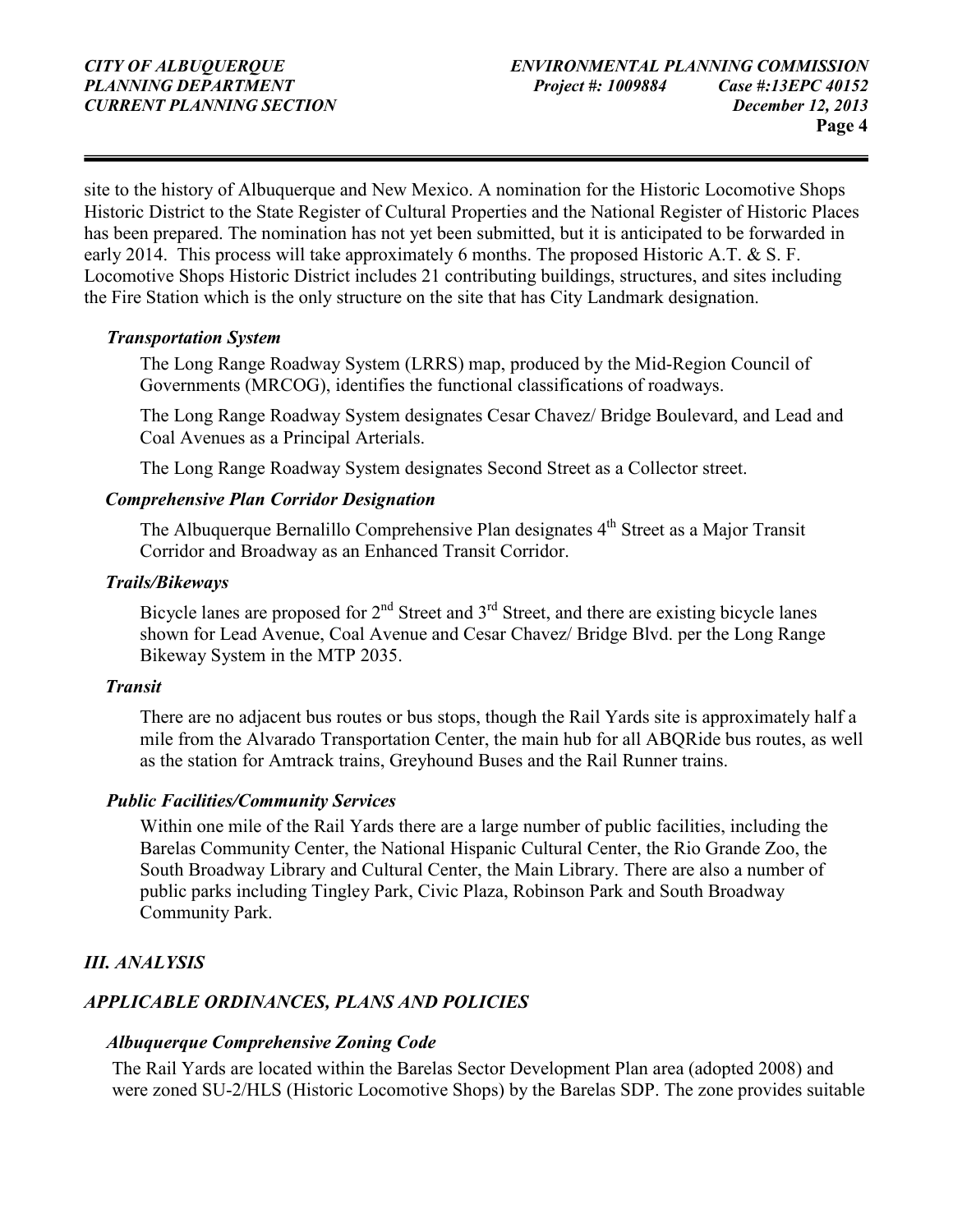sites for a mix of commercial, residential and light industrial uses on the historic locomotive shops property. The zone provides for flexibility of land use and design within the property and for compatible orientation to the neighborhood and buffering between the locomotive shops complex and residential areas. The plan states that upon approval of a Master Site Development Plan the zone will be amended to adopt the Master Plan.

The SU-2/Historic Locomotive Shops zone Section A allows for a wide range of permissive uses, including multifamily residential (R-3), community commercial uses such as retail, restaurants, services (C-2), and light industrial (I-P) each with some limited exceptions*.* 

The Barelas SDP SU-2/HLS provides specifically for a Master Development Plan review by the EPC and approval by the City Council prior to the issuance of a building permit for the site (with very limited exceptions.)

The following are applicable definitions from the Zoning Code and adopted Plans:

**Master Development Plan.** A plan meeting the requirements for a site development plan for subdivision; showing general building and parking locations; and specifying design requirements for buildings, landscaping, lighting, and signage.

**Site Development Plan for Subdivision.** The site, proposed use, pedestrian and vehicular ingress and egress, any internal circulation requirements and, for each lot, maximum building height, minimum building setback, and maximum total dwelling units and/or nonresidential uses' maximum floor area ratio.

**Setback.** The shortest distance between a structure and a lot line or future street line.

#### *The application meets the requirements for a Site Development Plan for Subdivision as described above.*

*The Master Plan document includes a considerable amount of background information and information to supplement that provided on the Site Plan for Subdivision. The information is intended to further inform future decisions for a Site Plan for Building Permit. The Master Plan document contains Goals and Policies that are described as "intended to serve as an overarching framework to guide the redevelopment of the Rail Yards over many decades."* 

*As submitted, beyond the information contained on the Site Plan, the Master Plan document also includes conceptual design features that are described (pg. 58) as being "concepts and diagrammatic sketches" representing "basic ideas about how to organize the site rather than specific architectural solutions per se***."** 

#### *Uses*

*The proposed plan recommends land uses that are reflected in the proposed subdivision of the 27 acre property. The uses generally include parking, housing, retail, office, cultural and light manufacturing. As illustrated on the Site Plan for Subdivision, the proposed uses are consistent with the SU-2/HLS zoning. The site plan also notes that other uses permitted under the existing zoning are not intended to be precluded in future development.*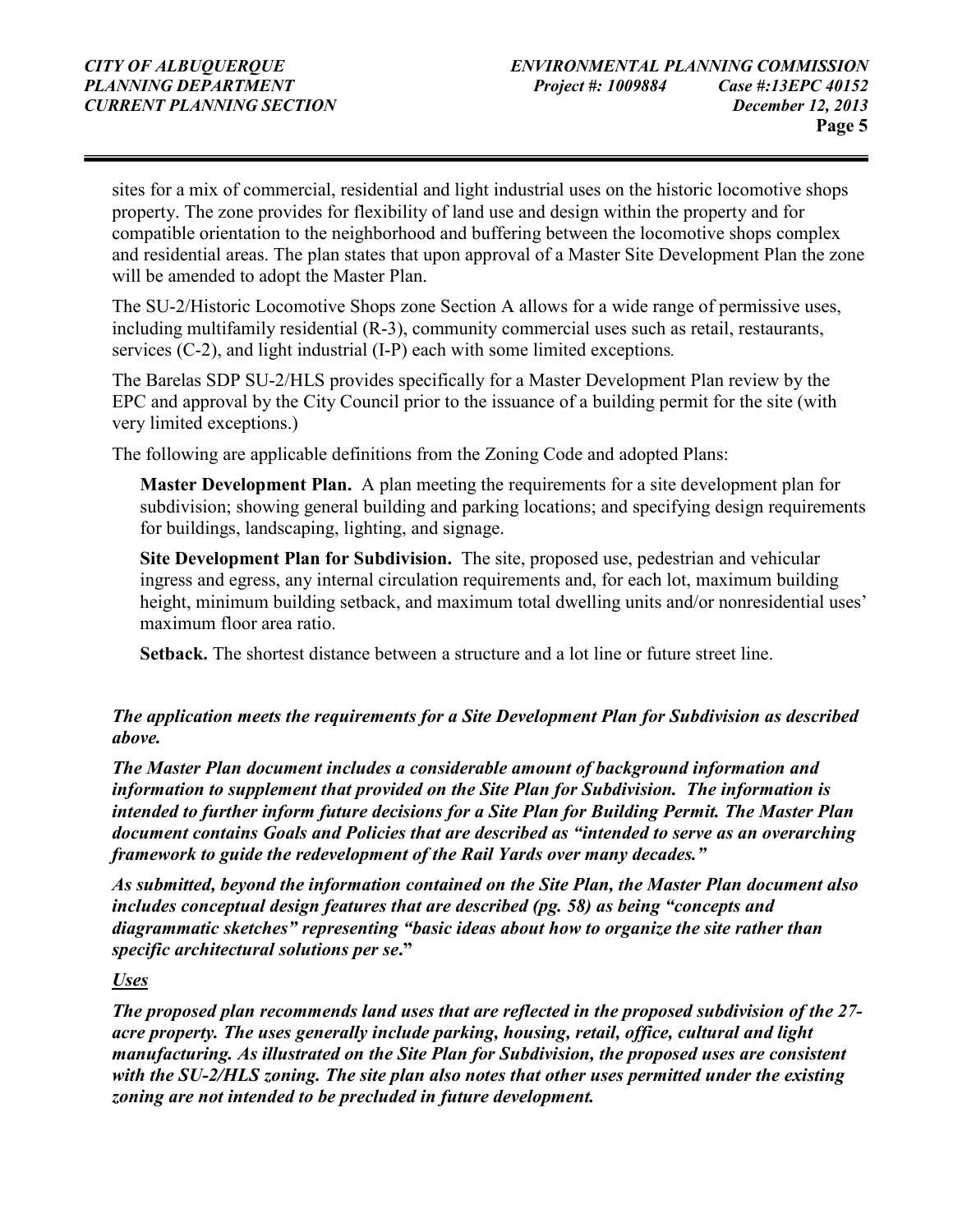*The Rail Yards Master Plan discusses laboratory uses as a possible use on the site and recommends amending the zoning in the BSDP to allow such a use (See Page 118, Section 8.1.1 Land Use in the Draft Master Plan). The BSDP specifically excluded "laboratory" as a permissive use. Laboratory is permissive in the C-2 and IP zones.* 

*The master plan document also includes an outdoor amphitheater as a conceptual cultural use in the area of the turntable. Such a use in not permissive in the C-2, R-3 and IP zones. If at some point in the future such a use is pursued, it will require a zone change to SU-1 zoning.* 

*The Rail Yards Advisory Board included in their recommendation an amendment #6 to the Plan Goals and Policies that states "Cultural and employment uses that relate to rail operations, such as transportation museums or compatible and suitable rail equipment maintenance facilities, are encouraged and shall not be precluded. Proximity to the operative Turntable and BNSF switching yard make the south end of the Rail Yards site particularly suitable for such uses." If and when such potential uses are further identified and defined, compatibility with zoning will need to be assessed and reconciled if warranted.* 

#### *Other requirements of the SU-2/HLS zone*

*The proposed Site Plan for Subdivision conforms to other requirements of the zone with regard to lot size, building height, setbacks, off street parking and building orientation along 2nd and 1st Streets. The Landscape Plan itself conforms to the requirements for landscaping articulated for the SU-2/HLS zone.* 

*It should be noted that the "acoustic mound" conceptual design feature, while not presented on the site plan, is referenced in several places throughout the plan document. This feature has not been vetted with regard to Section H.2 of the BSDP which states that "perimeter landscaping should be consistent with the character of the adjacent neighborhood." Such a landscape feature would be subject to review and approval should a future Site Plan for Building Permit be submitted that included such a feature. Attention will be given to such references to specific features when the document is edited as recommended as a condition of approval.* 

#### *Albuquerque / Bernalillo County Comprehensive Plan*

Policy Citations are in Regular Text; Staff Analysis is in *Bold Italics*

CENTRAL URBAN AREA The subject site is located in the area designated Central Urban by the Comprehensive Plan with a Goal to "promote the Central Urban Area as a focus for arts, cultural, and public facilities/activities while recognizing and enhancing the character of its residential neighborhoods and its importance as the historic center of the City."

*In 2007 the City of Albuquerque purchased the Rail Yards through a mixture of state and local funding (R-07-202, R-07-274, R-07-332 see Appendix 1, 2, and 3). In purchasing the Rail Yards, the City recognized the importance of the history of the site and the structures, the potential for the site as a catalyst for redevelopment and job creation within the downtown area, and the relevance for the site*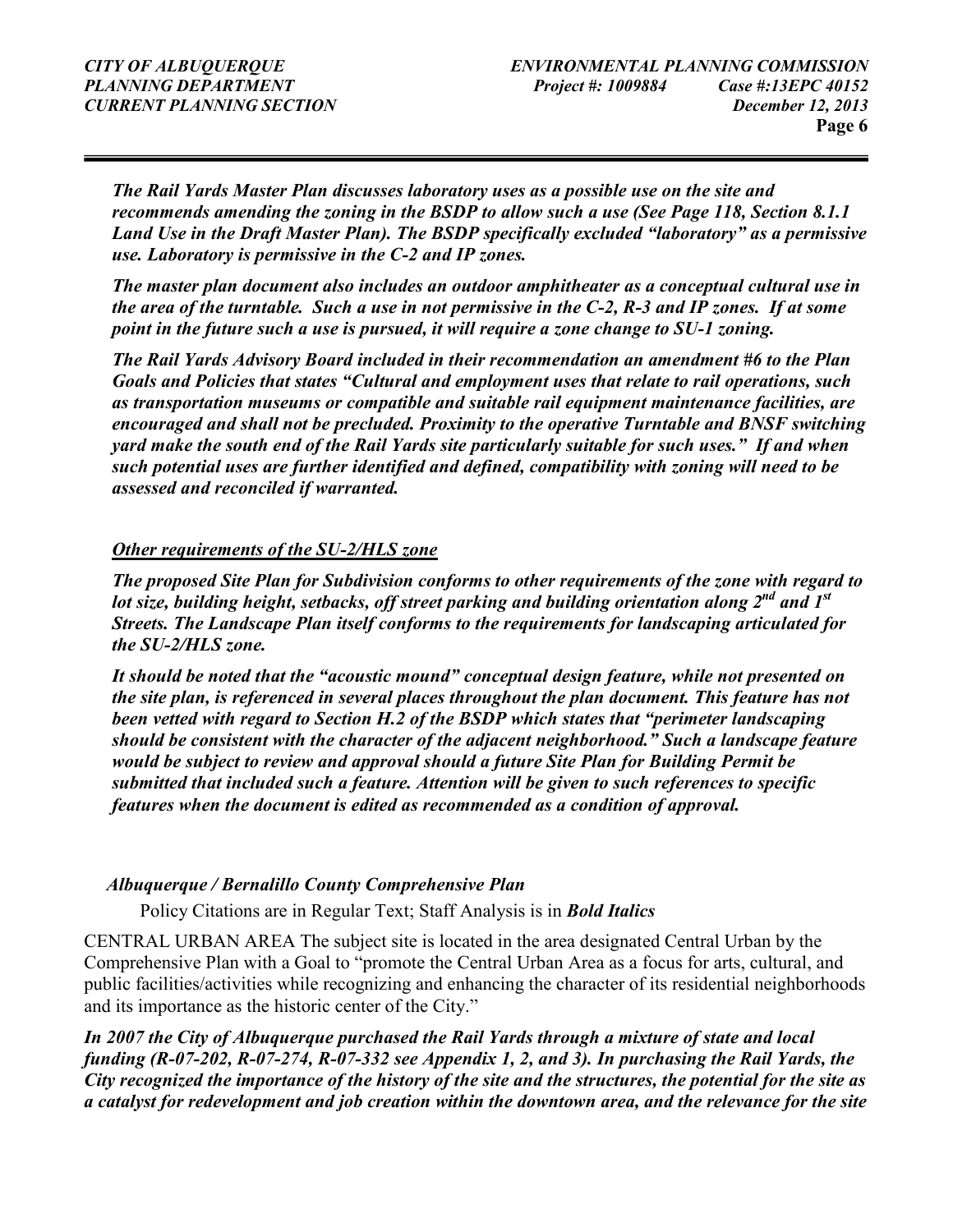*as the location of a transportation-related cultural facility. The Rail Yards are located 1/2mile from the Downtown core and are located in the Barelas neighborhood and adjacent to the South Broadway neighborhood. Both communities are culturally rich, housing the South Broadway Cultural Center, the National Hispanic Cultural Center, the Barelas Community Center and the Rio Grande Zoo. The Rail Yards Master Plan proposes that the Rail Yards will add to this cluster of cultural assets. The Blacksmith Shop was rehabilitated during 2013, opening in September 2013 to the public as a special events venue. This is an interim use for the space, designed to get the public engaged and invested in the site. The Rail Yards Master Plan shows the southern portion of the Rail Yards as dedicated to cultural and public facilities. The WHEELS Museum is currently located in the Storehouse building and as it grows will also be a part if the proposed newly constructed Roundhouse building. A number of the Goals and Policies in Section 5 address the importance and role of public and cultural facilities on the site. Aside from WHEELS Museum (who contributed State grant money to the purchase of the site) there are as yet no other identified tenants for the cultural component although there has been no shortage of interest expressed throughout the planning process. This request furthers the Goal for Section II.B.6 the Central Urban Area.* 

Section II.B.6 Policy a: New public, cultural, and arts facilities should be located in the Central Urban Area and existing facilities preserved.

*As discussed previously, Barelas and South Broadway are culturally rich communities. The Rail Yards Master Plan proposes cultural and public uses in the southern portion of the site. The Master Plan shows a conceptual architectural rendering for a rebuilt roundhouse; such illustrations are conceptual in design, though the site plan for subdivision shows the footprint of a re-built Roundhouse. The re-built Roundhouse is proposed to house cultural facilities. The WHEELS Museum is currently located in the Storehouse building, as the museum grows it may also be a part of the proposed Roundhouse structure. Section 5, the Goals and Policies, includes goals and policies that address the cultural component of the site and the Master Plan. This request furthers Policy II.B.6.a.* 

Section II.B.6 Policy b: Upgrading efforts in neighborhoods within the Central Urban Area should be continued and expanded and linkages created between residential areas and cultural/arts/recreation facilities.

*The Rail Yards represents a substantial City investment (and in the future, private investments) within Central Urban area. The Master Plan proposes a mix of public and cultural facilities for the southern portion, as well as housing, with job-creating uses for the northern portion, including retail, office and light manufacturing. The site is connected to the wider community through the eventual removal of the perimeter fencing, and dedicated pedestrian and vehicular access points. The Master Plan proposes two crossings of the railroad tracks at grade with a pedestrian bridge as an option for the future . As investment in the Rail Yards site continues, so too will investment in the wider communities of Barelas, South Broadway and the general downtown area. This request furthers Policy II.B.6.b.*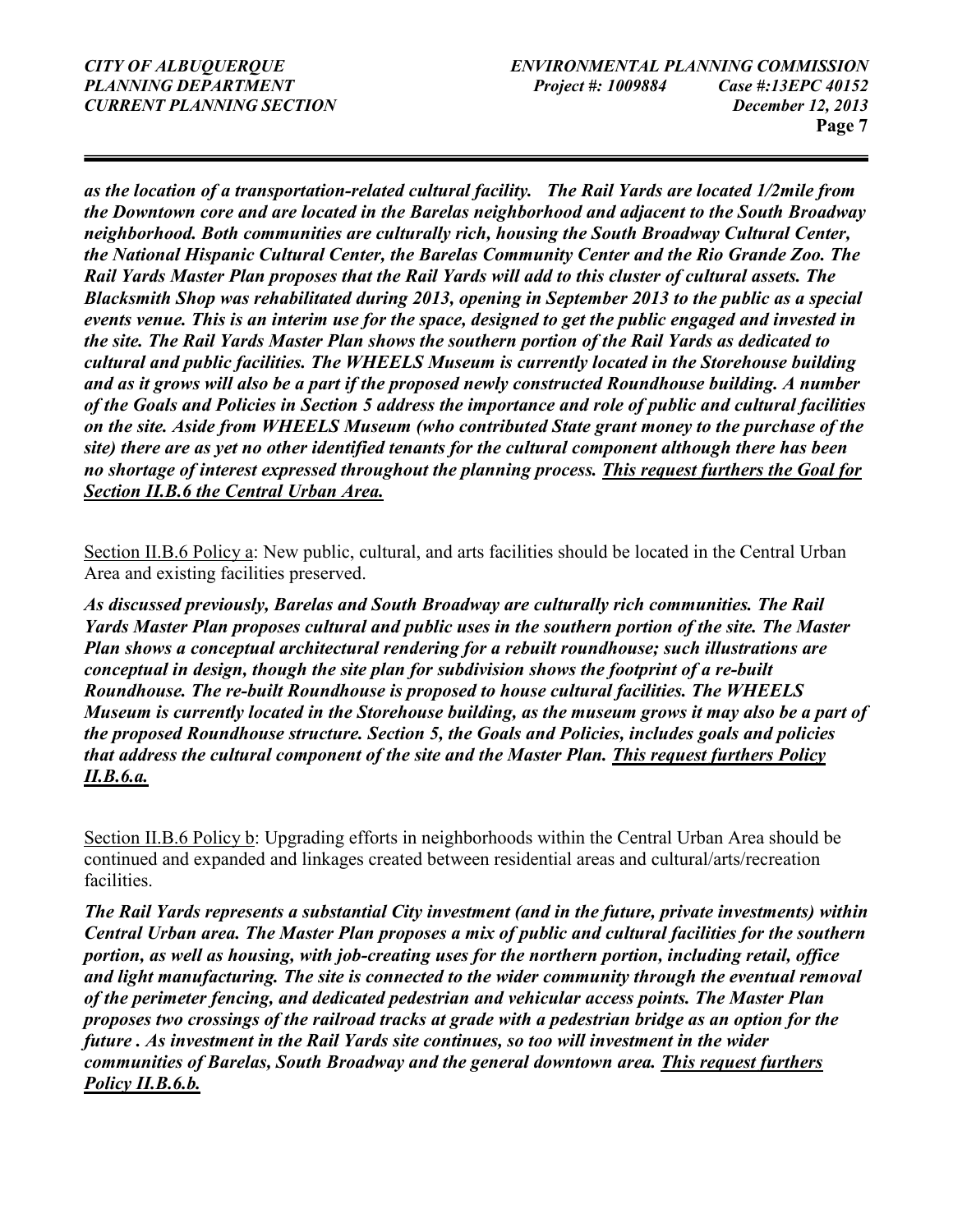ESTABLISHED URBAN While the site is located in the Central Urban area, the Established Urban Area, as defined in the Comprehensive Plan, policies are also relevant. The Goal of the Established Urban Area is to "create a quality urban environment which perpetuates the tradition of identifiable, individual, but integrated communities within the metropolitan area and which offers variety and maximum choice in housing, transportation, work areas, and life styles, while creating a visually pleasing built environment."

*The Rail Yards are a historic property in downtown Albuquerque, located in and close to a number of distinct neighborhoods. The Master Plan proposes a mixture of uses, including housing, cultural, retail, office and other business/professional uses. The site is connected to the wider community with two connections across the railroad tracks and a number of pedestrian and vehicular accesses from 2 nd Street. Historically the site was separated from the neighborhood, both physically by perimeter fencing and logistically through its own water and power systems. Redevelopment of the Rail Yards will reverse this, eventually removing the perimeter fencing and connecting the site to the wider infrastructure network through new facilities. The Master Plan Goals and Policies Section 5, discusses the importance of the connections to and from the site and the wider community in Goals 3.1, 3.2 and 3.3 and their accompanying policies. In addition, the site requires a minimum of 30 Workforce Housing units to be constructed on site. Preservation and adaptive reuse of the historic buildings furthers the goal for the Established Urban Area. This request furthers the Goal for Section II.B.5. Established Urban Area.*

Section II.B.5 Policy d: The location, intensity, and design of new development shall respect existing neighborhood values, natural environmental conditions and carrying capacities, scenic resources, and resources of other social, cultural, and recreational concern.

*The Rail Yard property is an infill site centrally located in downtown Albuquerque. The redevelopment of this currently underutilized site supports ongoing efforts to revitalize downtown Albuquerque. The range of uses proposed in the plan is appropriate and balanced. The scale of new development on the site respects the importance of the historic buildings.* 

*Conceptual features contained in the plan such as the "scoop", the "acoustic mounds", and the transfer table pond are of concern with regard to the cumulative impact on the historic character of the site. It is recommended that these features be clearly defined as conceptual and subject to review at a future date on a case by case basis. With the recommended amendments, the request furthers Policy II.B.5.d.* 

Section II.B.5 Policy i: Employment and service uses shall be located to complement residential areas and shall be sited to minimize adverse effects of noise, lighting, pollution, and traffic on residential environments.

*Historically, the Rail Yards were a major employer in Albuquerque, at one point employing a quarter of the working population. The railroad played a significant role in the development of Albuquerque as a city. The properties north and south of the site are owned and currently in use by the Burlington*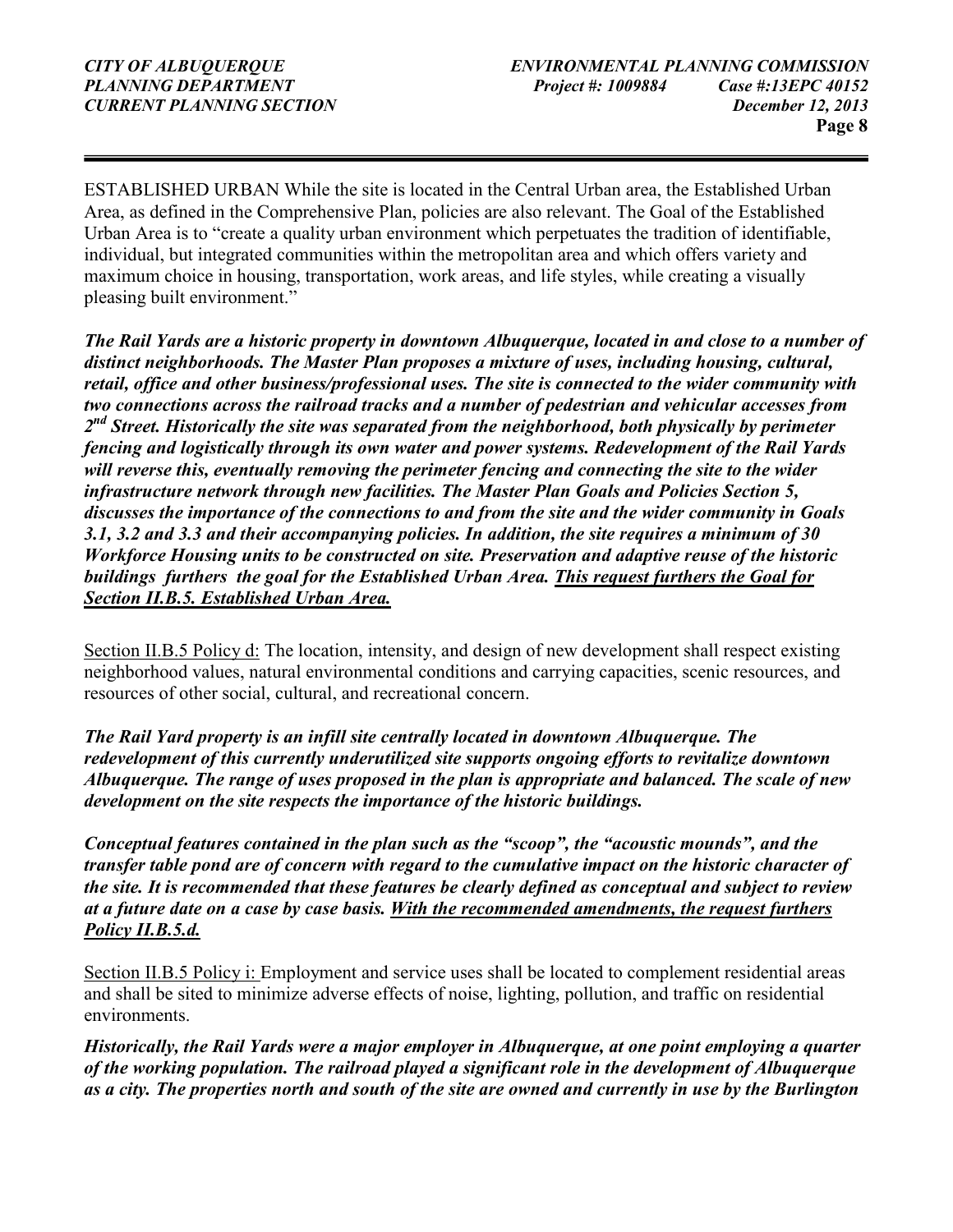*Northern and Santa Fe Railway. To the east are active railroad tracks and the neighborhood of South Broadway, and to the west is the neighborhood of Barelas. The Rail Yards are located a 1/2mile from the downtown core, in the Barelas neighborhood and adjacent to the South Broadway neighborhood.* 

*Employment generating uses are proposed for site. The employment uses are proposed for the largest buildings, in the center of the site, with less intense uses (retail and housing) along 2nd Street, an appropriate transition between the site and primarily single family residential neighborhood of Barelas, especially as the neighborhood has no other buffer from the site. Given the size of the site, the existing structures and the need to create vibrancy there will undoubtedly be a traffic impact on neighboring communities. The Rail Yards Redevelopment Traffic Impact Study (10/1/13) proposes a number of ways to address traffic entering and exiting the site. These can be found reflected in the Agency Comments from the City Engineer Transportation Development. The Plan proposes surface parking initially, followed by one level of subterranean parking at a later phase. The plan also discusses how the need for the public to access the site in modes other than the single occupancy vehicle, i.e. park and ride, transit/shuttle, bicycle, by foot or by train. Amendment #2 from the Rail Yards Advisory Board also provides policy language should permit parking for the neighborhoods be warranted in the future.* 

*Although there will be traffic and noise impacts from redevelopment of this site, the Master Plan provides policy guidance for future development to try to mitigate such negative impact. This request furthers Policy II.B.5.i.* 

Section II.B.5 Policy o: Redevelopment and rehabilitation of older neighborhoods in the Established Urban Area shall be continued and strengthened.

*Redevelopment of a site of this scale, located in two historic neighborhoods, will impact the area in both positive ways and negative ways. For example, as the development progresses, investment in the area may provoke a rise in property values. The Rail Yards site is located in the Barelas neighborhood and adjacent to the South Broadway neighborhood, both are Metropolitan Redevelopment areas. The Metropolitan Redevelopment Section is tasked with promoting residential and non-residential redevelopment in distressed areas. Redevelopment and rehabilitation of the site and the potential positive impact this may have on the surrounding community was one of the key reasons for the City purchase of the Rail Yards (See Attachments 1, 2, and 3, the adopting resolutions for the purchase of the site). The Master Plan includes a map on page 93 that illustrates potential infill opportunities in Barelas, although plan addresses only the Rail Yards site. The Goals and Policies Section 5 includes policies to address the availability of affordable housing and to minimize the displacement of people as a result of redevelopment. This request furthers Policy II.B.5o.* 

#### ENVIRONMENTAL PROTECTION AND HERITAGE CONSERVATION

Section II.C.5 Historic Resources: The goal for Historic Resources is "to protect, reuse or enhance significant historic districts and buildings."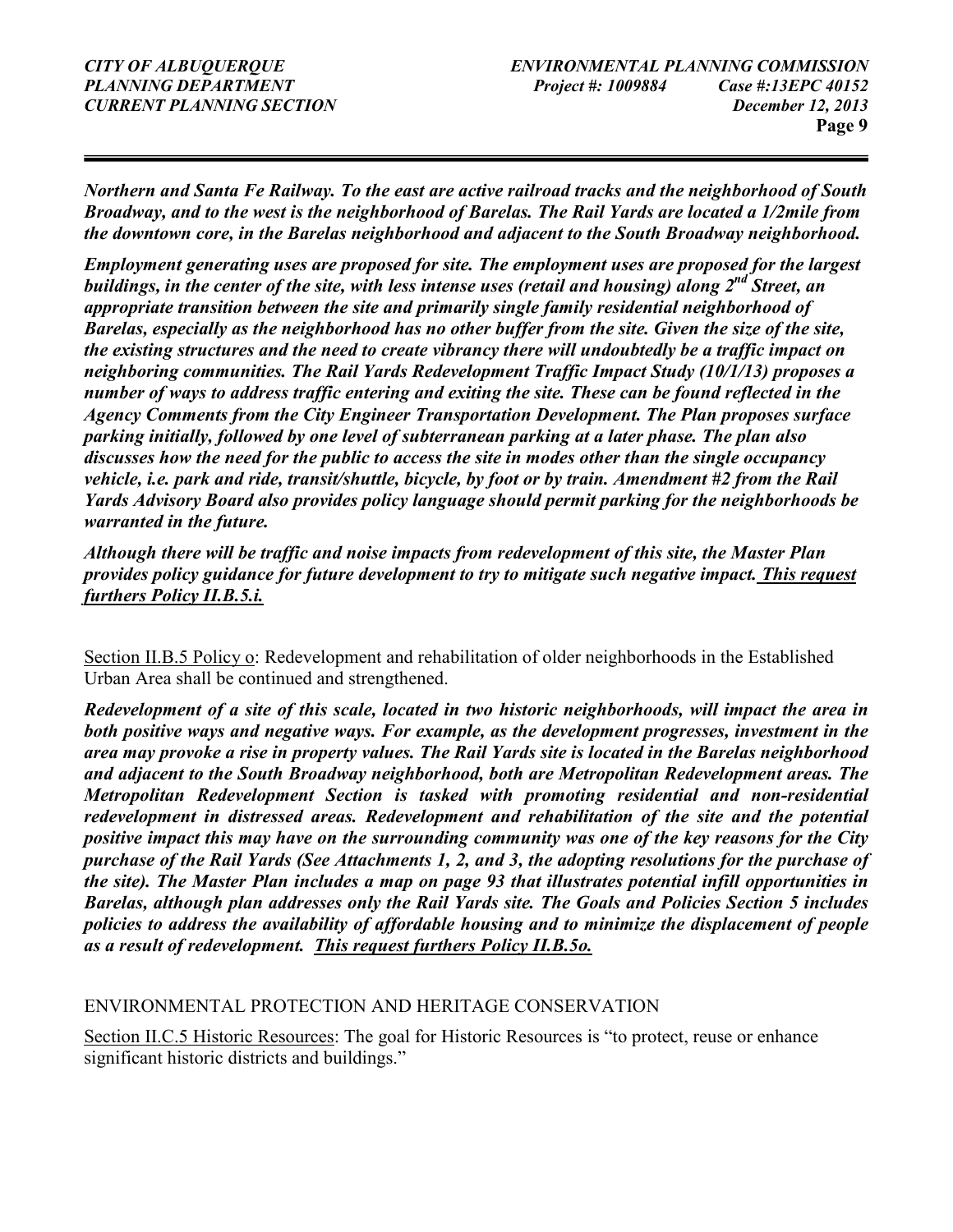*The Master Plan fulfills historic resources goal by requiring the preservation and re-use of the multiple historic buildings on the site. Several of these buildings are monumental in scale and rehabilitation will be challenging. The preservation of other ancillary buildings will also be accommodated by the developer. The request furthers the Goal II.C.5* 

Section II.C.5 Policy b: Research, evaluation, and protection of historical and cultural properties in the City and County shall be continued where appropriate.

*The Master Plan fulfills historic resources goal by requiring the preservation and re-use of the multiple historic buildings on the site. The preservation of other ancillary buildings will also be accommodated by the developer. In conjunction with the development of the Master Plan the City has documented the resources on the site with official historic and cultural property inventory forms and prepared a nomination to the historic registers. The property will be registered as an historic district. Once listed on the historic registers the City will enter into a Memorandum of Understanding with the SHPO to define the roles and responsibilities and parameters of development of the site. The request furthers the Policy II.C.5.b.*

Section II.C.9 Community Identity and Urban Design: The goal is "to preserve and enhance the natural and built characteristics, social, cultural and historical features that identify Albuquerque and Bernalillo County sub-areas as distinct communities and collections of neighborhoods."

*This is a very distinct site within the City with important social, cultural and historical features. The plan requires the retention and rehabilitation of 11 historic buildings and 4 historic structures located on this site. The site will be enhanced with new infill buildings and landscape features. The public*  will be offered considerable access throughout the site. The redevelopment will support adjacent *neighborhoods by investing and increasing social and economic activity in the vicinity. This request furthers Goal II.C.9.* 

Section II.C.9 Policy b: In each Community Area, strategic planning, neighborhood planning, development and redevelopment shall be evaluated in light of its relationship to and effect upon

 (3) Local history, specifically architectural styles and traditions and current and historic significance to Albuquerque.

*This is a very distinct site within the City with important social, cultural and historical features. The plan requires the retention and rehabilitation of 11 historic buildings and 4 historic structures located on this site. The foundation of the Master Plan is based on the history, architecture and historic significance of the property. With the recommended amendments, the request furthers Policy II.C.9.b.*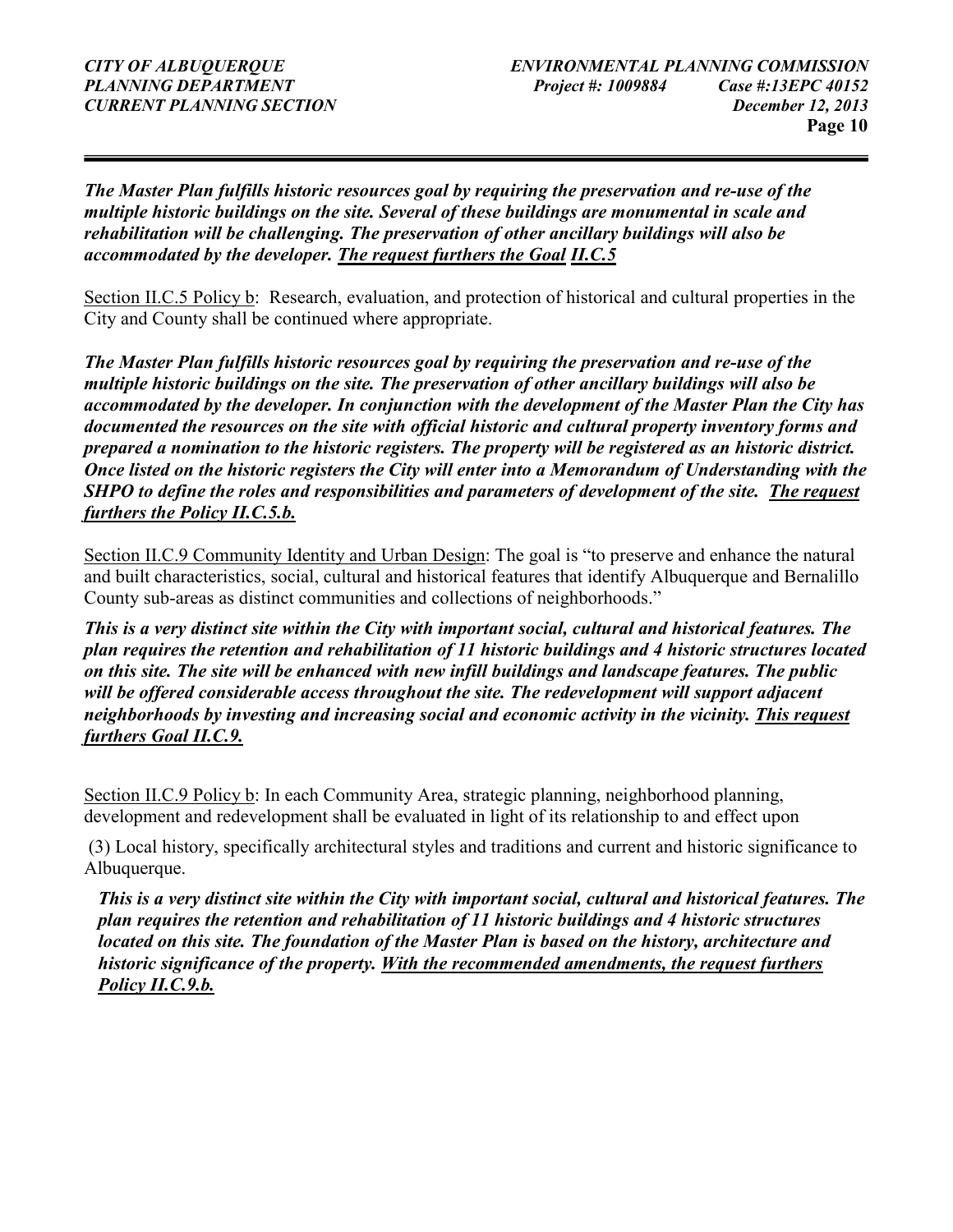#### COMMUNITY RESOURCE MANAGEMENT

Section II.D.6 Policy a: New employment opportunities which will accommodate a wide range of occupational skills and salary levels shall be encouraged and new jobs located convenient to areas of most need.

*The Rail Yards site was purchased by the City of Albuquerque for a number of reasons, economic development being one. The Master Plan discusses a mixture of different uses for the site, with the northern portion of the site primarily dedicated to job generating uses such as office, light manufacturing, research and development and other compatible businesses. In addition to these job generating uses, retail and cultural uses are also proposed for the site, providing further opportunity for new and varied jobs requiring a range of different skill sets. The Rail Yards site is located a 1/2mile from the Downtown core and Alvarado Transportation Center, if a strong connection is developed through transit (bus or rail) and the physical environment (improvements to pedestrian and bicycle infrastructure), the potential for the Rail yards to support Downtown and Downtown to support the Rail Yards is strong. This request furthers Policy II.D.6.a.* 

Section II.D.6 Policy b: Development of local business enterprises as well as the recruitment of outside firms shall be emphasized.

*At this stage in the planning process it is not known who the future tenants will be, however in the MDP Section 5, Goals and Policies, Guiding Principle 1 and its accompanying Goals and Policies address Job Generation, Economic Development and Economic Viability. Of particular note are Goal 1.1 calls for the site to become a major employment center again, and Goal 1.2 calls for the site to support a mix of employment opportunities. In addition, Policy 1.1.2 calls for local businesses to be supported. The Rail Yards are also seen as a potential catalyst for the wider area, with increased activity on the site potentially generating further economic activity in the wider area. The request furthers Policy II.D.6.b.* 

#### *Barelas Sector Development Plan (Rank #3)*

The Barelas Sector Development Plan was first adopted in 1976, and revised in 1993 and then in 2008. The Plan generally encompasses properties between Coal (northern boundary), the rail road tracks (eastern boundary), Bridge Street (southern boundary) and the Riverside Drain (western boundary); specific boundaries are shown on Figure 1, (page 4) in the Plan. The major goals of the Barelas SDP include:

• To create land uses and zoning in Barelas that are compatible with its function as a residential urban neighborhood, respect its historic significance, and help foster a sense of community.

• To spur economic development in Barelas in a way that will have broad benefits for the community.

Further, the plan states on page 3 "Stabilization, preservation, development, and revitalization are the primary goals of this Sector Plan.".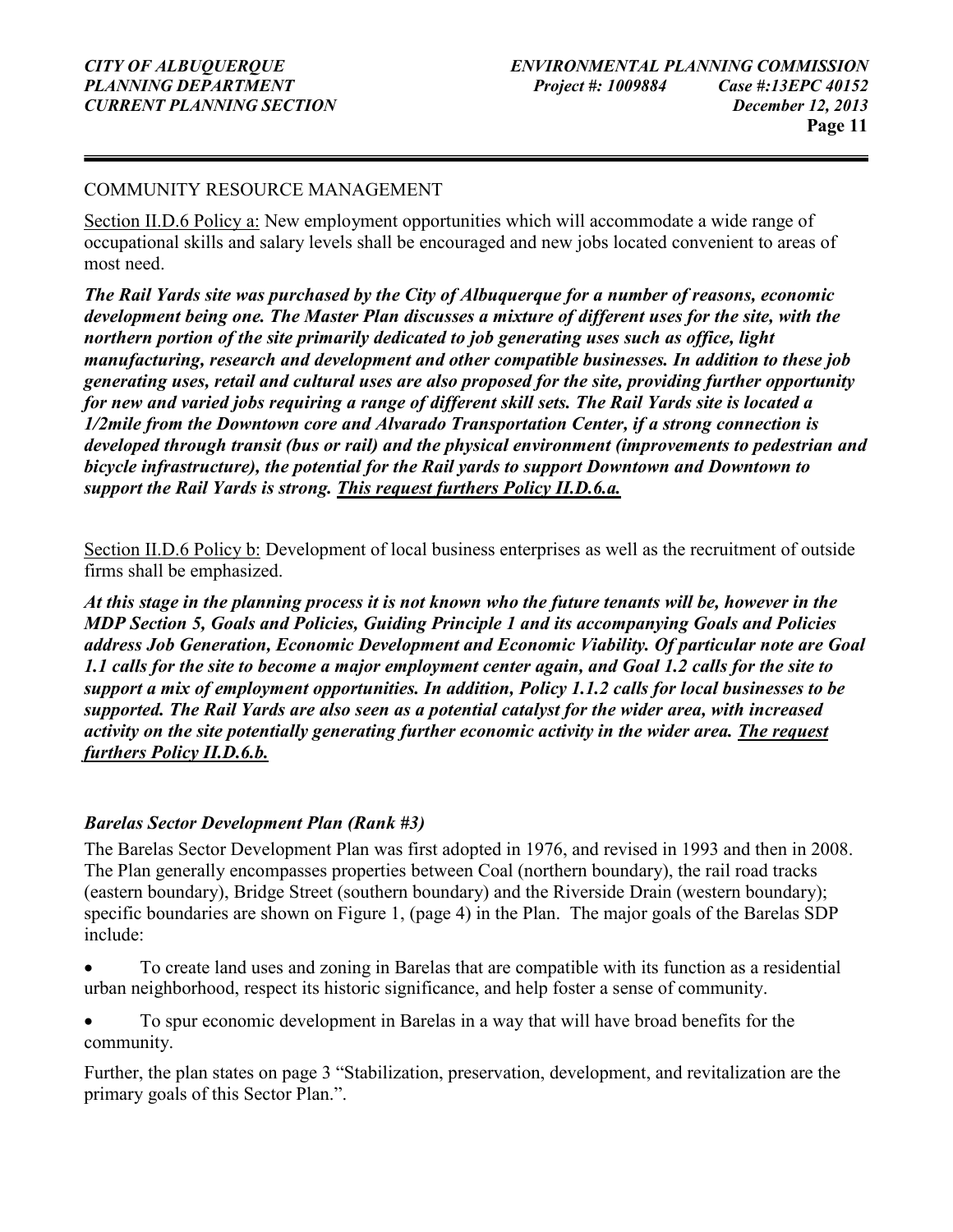Relevant goals/policies include the following:

LUZ1 The City shall take steps to maintain and preserve the historic quality of Barelas.

*The Master Plan fulfills historic resources goals by requiring the preservation and re-use of the multiple historic buildings on the site. The preservation of other ancillary buildings will also be accommodated by the developer. In conjunction with the development of the Master Plan the City has documented the resources on the site with a official historic and cultural property inventory forms and prepared a nomination to the historic registers. The property will be registered as an historic district. Once listed on the historic registers the City will enter into a Memorandum of Understanding with the SHPO to define mutual roles and responsibilities and parameters for development of the site. The request furthers Policy LUZ.1of the Barelas Sector Plan.*

LUZ3 The City shall encourage new development that blends aesthetically with existing structures.

*The Master Development Plan provides Goals and Policies by which development decisions and City approvals will be evaluated. Guiding Principle #5 and its accompanying goals and polices address Architecture and Historic Rehabilitation. The design standards outlined in the plan are intended to create a unified visual language for new development and guide new development that complements the existing structures. Throughout the planning process concerns about certain contemporary architectural features were expressed by various stakeholders. With the recommended amendments that clarify that certain "conceptual" or "illustrative" architectural features are subject to future consideration and approval in accordance with the MDP Goals and Policies , the request furthers LUZ3 of the Barelas Sector Development Plan.* 

LUZ7 The City shall optimize the use of Metropolitan Redevelopment resources to improve both Barelas and South Barelas.

*The Rail Yards site was purchased through a number of different funding sources, however, the site is currently managed by Metropolitan Redevelopment Division of the Planning Department. In addition, the Rail Yards are located within the Barelas Metropolitan Redevelopment Area. Redevelopment of the Rail Yards has the potential to have a significant impact on the wider community, both in terms of encouraging economic development, stimulating infill on existing vacant properties and improved infrastructure within the wider area. This request furthers Policy LUZ7 in the Barelas Sector Development Plan.* 

Action 1.2.2.c Apply for City Landmark designation of the entire Locomotive Shops Complex,  $\overline{\text{located at } 1400}$   $2^{\text{nd}}$  Street SW, and prepare specific development guidelines conducive to appropriate preservation, redevelopment, and reuse of the complex.

*To date, this action has not been taken. Per the Landmarks and Urban Conservation Ordinance §14-12, landmark designation may be initiated by a property owner or the Mayor. The Mayor has not elected to pursue this action to date. Documentation of the resources and registration on the*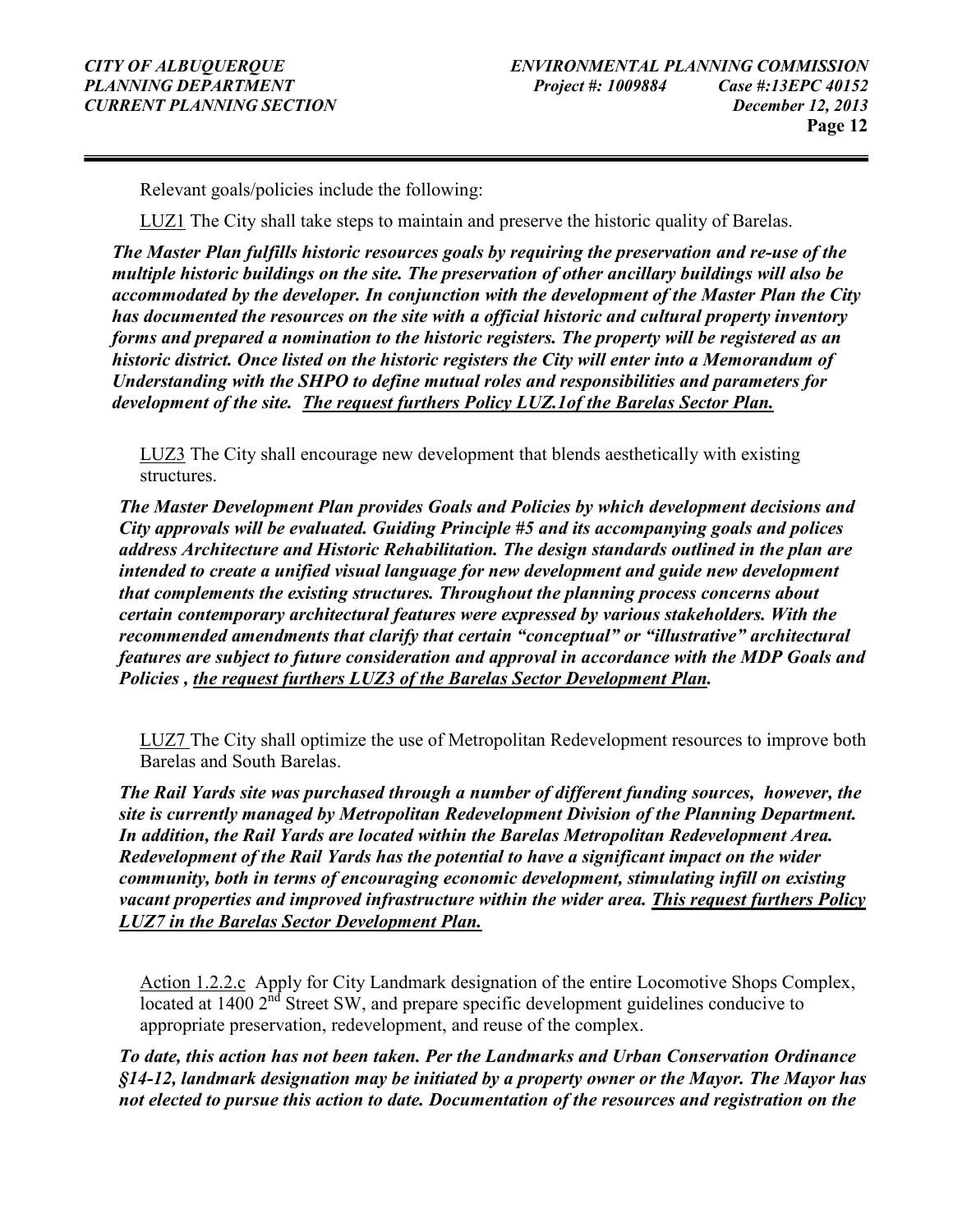*State Register of Cultural Properties and the National Register of Historic Properties is appropriate prior to local designation as a City Landmark. These steps are in progress and designation as a City Landmark remains an option for the future. Within the complex, the Fire Station building was designated a City Landmark in 1987.* 

Action 4.6.1.e Rail Yards gateway. Create a public interaction/ gateway area into the Rail Yards that celebrates the property's historical connection to Barelas and Albuquerque.

*The Site Plan for Subdivision and the Master Plan document provide for the main public and pedestrian entry to be located on 2nd St. near the center of the site between the monumental historic buildings. These are envisioned to be public promenades. A pedestrian crossing of the active rail tracks is to be located at the end of this corridor. This public commons area will allow for a pedestrian connection between the Barelas and South Broadway neighborhoods.* 

*A memorial to the workers who died at the site was requested by the public during the review of the Master Plan by the Rail Yards Advisory Board. This was addressed in Amendment #4 (Attachment 7) with a new Policy 5.2.3 calling for the human history of the site to be honored through the creation of an onsite memorial at the entrance to each neighborhood. This request furthers Action 4.6.1.e in the Barelas Sector Development Plan.* 

E1 The City shall ensure that future redevelopment of the Rail Yards occurs in a manner that benefits the Barelas community as a whole.

*The Master Plan, by its nature, focuses only on the Rail Yards site, however the Master Plan also acknowledges that the site is located within two historic neighborhoods and that both will be impacted by the increased activity on the site. Section 5, the Goals and Policies provide guidance for future development on the site, to ensure that future development benefits the wider community. The proposed new housing, cultural uses, job generation and wider economic impact that the redevelopment of the Rail Yards could have on the community could positively impact Barelas, South Broadway and the wider area. There will be an impact to the neighborhood from increased traffic. The Traffic Impact Study assesses the level of the potential traffic impact and proposes a number of potential solutions to keep traffic moving along 2nd St. and through the neighborhood on the major cross streets. Further analysis will need to occur to assess how best to minimize the potential traffic impact with infrastructure improvements. One potential benefit of increased traffic is that there are more people at any given time moving through the neighborhood and providing "eyes on the street" that can assist with crime prevention. This request partially furthers Policy E1 of the Barelas Sector Development Plan.* 

Actions/ Regulations 5.2.1.a Rail Yards redevelopment. Any redevelopment proposal shall engage Barelas and other neighboring communities, especially the South Broadway neighborhood, to get their input. Initial discussion reveals that Barelas residents favor a mixed use shopping district that might include light retail, garden apartments and lofts, with a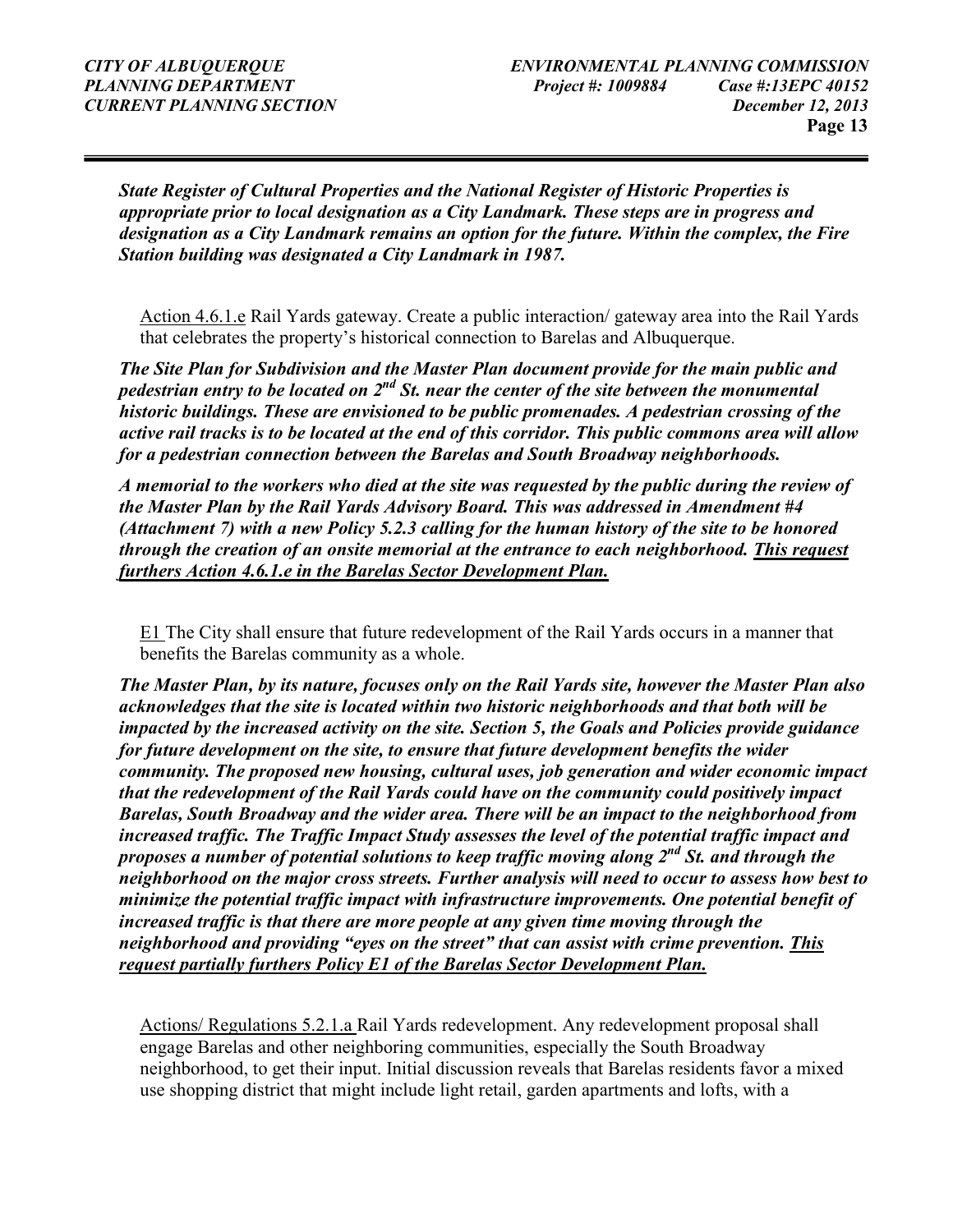preference for owner-occupied rather than rental residences. Entertainment is also an acceptable use in the community's view, provided that this does not entail more bars that do not also provide food service. Redevelopment may not encroach upon adjacent neighborhoods in terms of traffic generated and off-street parking. Developers must make a best faith effort to hire residents of the Pocket of Poverty, particularly from the adjacent Barelas and South Broadway neighborhoods.

*The Rail Yards Advisory Board is composed of elected officials, representatives of the Mayor's office and the Urban Land Institute and representatives from the Barelas and South Broadway neighborhood associations. The representatives have been in constant communication with their respective memberships as the planning process has proceeded. As such, the neighborhoods have had considerable input into the draft plan.* 

*The Master Plan for the Rail Yards discusses a mixture of uses for the site, but is more focused on employment uses such as office and light manufacturing that the uses contemplated above Master Plan Section 5, Goals and Policies, Policy 1.2.1 calls for support for educational or workforce training. The Master Plan includes an area for cultural uses, though housing and retail do not constitute a large part of the site. Uses of the site are programmed in accordance with economic viability.* 

*Redevelopment of the site will undoubtedly have a traffic impact on the neighborhood which is unavoidable in this infill location. Section 5, Goals and Policies, includes Policy 1.2.2 which encourages first source hiring. The request partially furthers Action 5.2.1 of the Barelas Sector Development Plan.* 

#### *Landmarks and Urban Conservation Ordinance §14-12*

#### *City Landmark- Fire Station*

The Fire Station was landmarked on May  $18<sup>th</sup> 1987$  (O-1119) and on August  $1<sup>st</sup> 1990$  development guidelines for the Fire Station were adopted. The development guidelines identify the following significant features: the sandstone masonry exterior, the tower, parapet and tile roof accents and the windows and window trim. The guidelines require that certain exterior architectural details on the facades be preserved. Any additions are required to be compatible in scale, massing and exterior material. Alterations to or demolition of (demolition is not proposed) will require a Certificate of Appropriateness from the Landmarks and Urban Conservation Commission.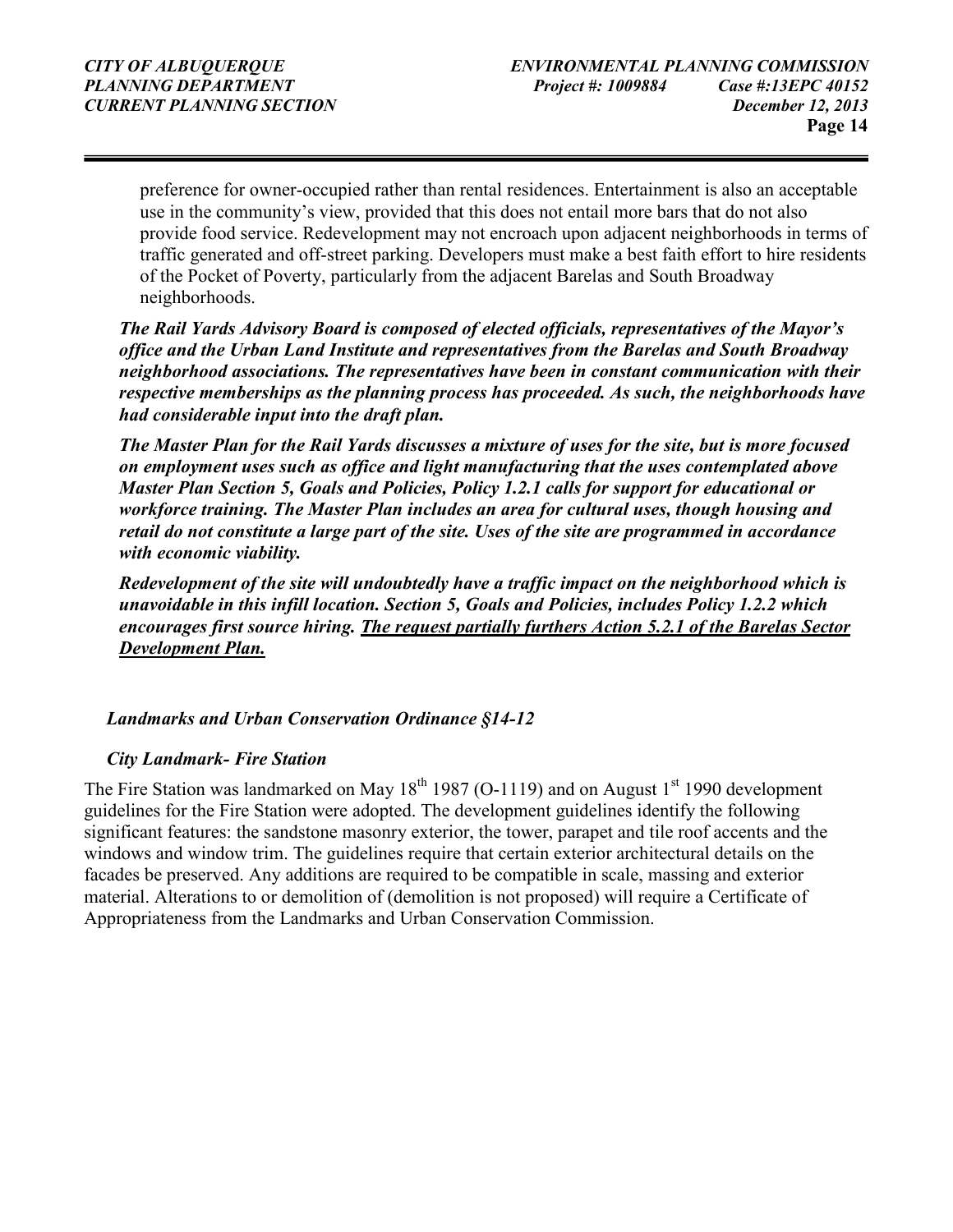#### *MASTER DEVELOPMENT PLAN/ SITE DEVELOPMENT PLAN FOR SUBDIVISION*

#### *Request*

The applicant requests a recommendation to the City Council for the adoption of a Master Development plan for the City-owned Rail Yards site.

#### *The Site Plan meets the requirements for a Site Development Plan for Subdivision as described above. A Master Development Plan contains information that supports the Site Plan for Subdivision with additional narrative information contained in a Master Plan document.*

Section 14-16-3-11 of the Zoning Code states, "…Site Development Plans are expected to meet the requirements of adopted city policies and procedures." As such, staff has reviewed the attached site development plan for conformance with applicable goals and policies in the Comprehensive Plan and the Barelas Sector Development Plan).

#### *Site Plan*

It should be noted that the site plan for subdivision has been revised since it was distributed for agency comments. Hence, several of the agency comments have already been addressed in the site plan provided with this report.

#### *Site Plan Layout / Configuration*

The plan proposes a subdivision of the 27-acre site into 10 separate parcels. Parcels 3, 5, 8 and 7 contain the major historic buildings existing on the site. Parcels 4 and 6 are long, narrow, parcels that are primarily dedicated to public commons areas adjacent to the historic buildings. Parcel 6 contains a historic structure, the Transfer Table, and parcel 4 also contains an historic element, the Bridge Crane. Parcels 1 and 10 are proposed to accommodate parking for the entire site, initially as surface parking and phasing to underground parking structures with new development above.

The property is bounded on the east by the active Burlington Northern and Santa Fe Railroad tracks, therefore, new development of retail and housing is located along the west side of the property oriented towards  $2<sup>nd</sup>$  Street on parcels 2 and 9.

*Building heights and setbacks are per the Barelas Sector Development Plan. Placing the housing and retail along 2nd St. is consistent with the BSDP and compatible with existing smaller scale development along the west side of 2nd St. There is no lot size or usable open space requirement for the SU/2-HLS zone.* 

#### *Public Outdoor Space*

As discussed above, the entirety of parcels 4 and 6 are dedicated to public commons area. Other public open spaces provided on the site plan include a "Machine Shop Plaza" (keyed note 8) adjacent to and south of the historic Machine Shop, a "Quadrangle" (keyed note 7) located to the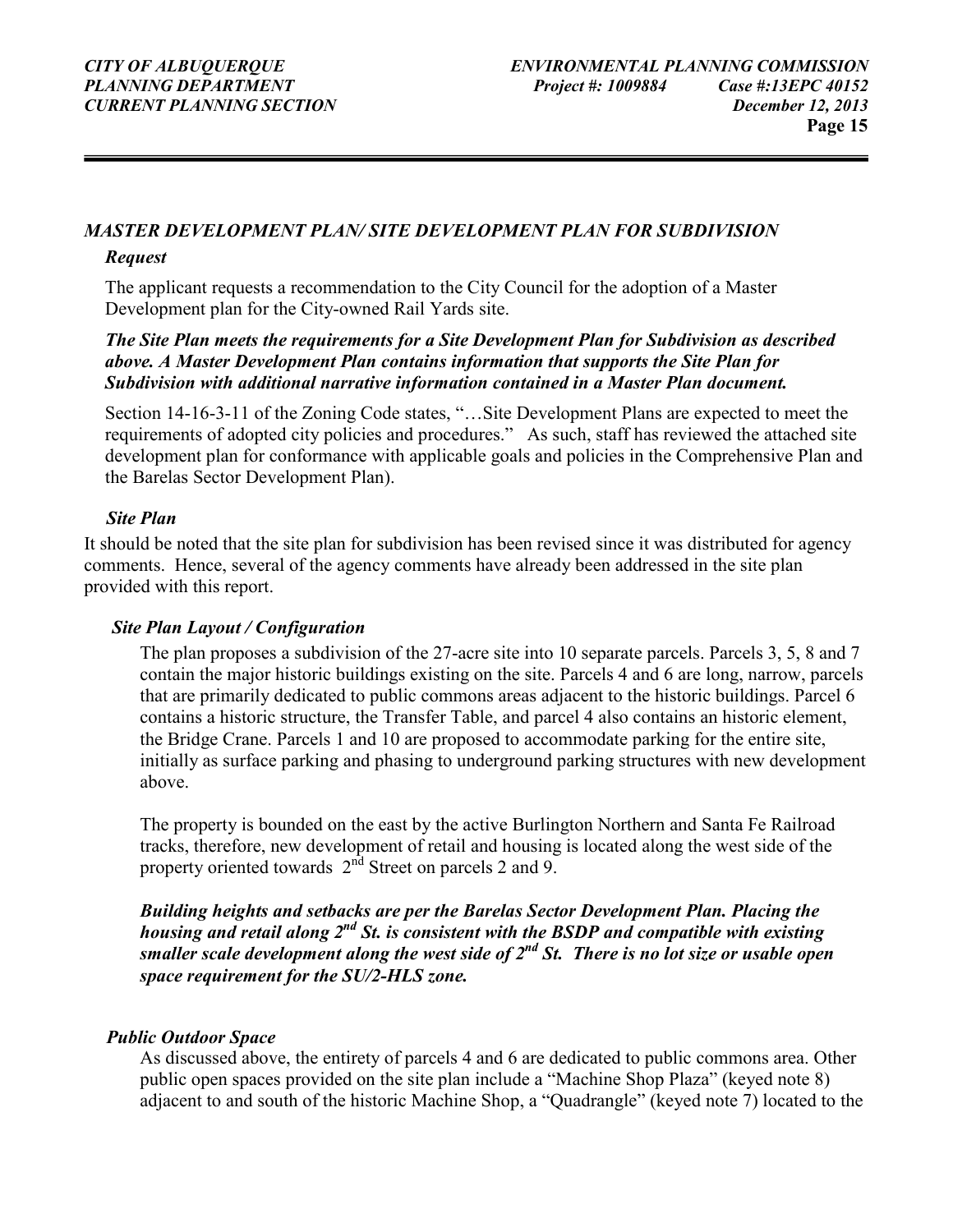north of the historic Boiler Shop and between the historic Flue Shop and Tank Shop, and the "Firehouse Plaza" located adjacent to and south of the historic Fire House building adjacent to  $2<sup>nd</sup>$  St.

*These proposed public outdoor spaces will provide the community numerous opportunities to view and experience the historic resources and new development from different perspectives throughout the site. The plan is consistent with the BSDP which requires a public gathering area to be designed into commercial uses on the site.*

*The Master Plan document also contains conceptual designs for new infill development, including a concept for subterranean parking structures. These conceptual buildings are labeled "Paseos", and are located on both the north and south ends of the site. They are described as one level of underground parking with low, one-story buildings with walkable roofs above. If, and when, such structures were developed, they would provide considerable additional public open space.* 

#### *Vehicular Access, Circulation and Parking*

The Master Plan contains Goals and Policies for the redevelopment. Policy 3.2.2 states "*A limited amount of on-site parking will be provided, and over-parking of the site will be discouraged. At full project build –out, visible surface parking will not be allowed except for limited loading facilities and to meet accessibility requirements. Subterranean parking will be encouraged to accommodate full project build-out parking requirements. Interim surface parking is acceptable prior to full project build-out, provided it is designed to meet Architectural standards contained in the Master Plan."* 

Hence, parking for the site is addressed in two phases: initial development phases will be accommodated by surface parking and later phases are to include the construction of underground parking structures. Parking areas are located on both the southern and northern portions of the site on Parcels 1 and 10 respectively.

There is to be no internal vehicular circulation on this site. Vehicular access will be limited to ingress and egress to the designated parking areas except for limited service facilities and as required to meet accessibility requirements. One entry is provided on this site plan to the north parking area in line with Hazeldine Ave. which will accommodate both the initial surface parking and in the future to a parking structure. Two access points are provided to the south parking area, which will require temporary removal of the platform structure attached to the historic building "Storehouse".

*A Traffic Impact Study was prepared as required. The Traffic Impact Study submitted for the project recommends two access points to the north parking area, specifically at Hazeldine and Atlantic Ave. The study also recommends the construction of roundabouts in two locations. As conceived, the development cannot accommodate an access point at Atlantic Ave. across*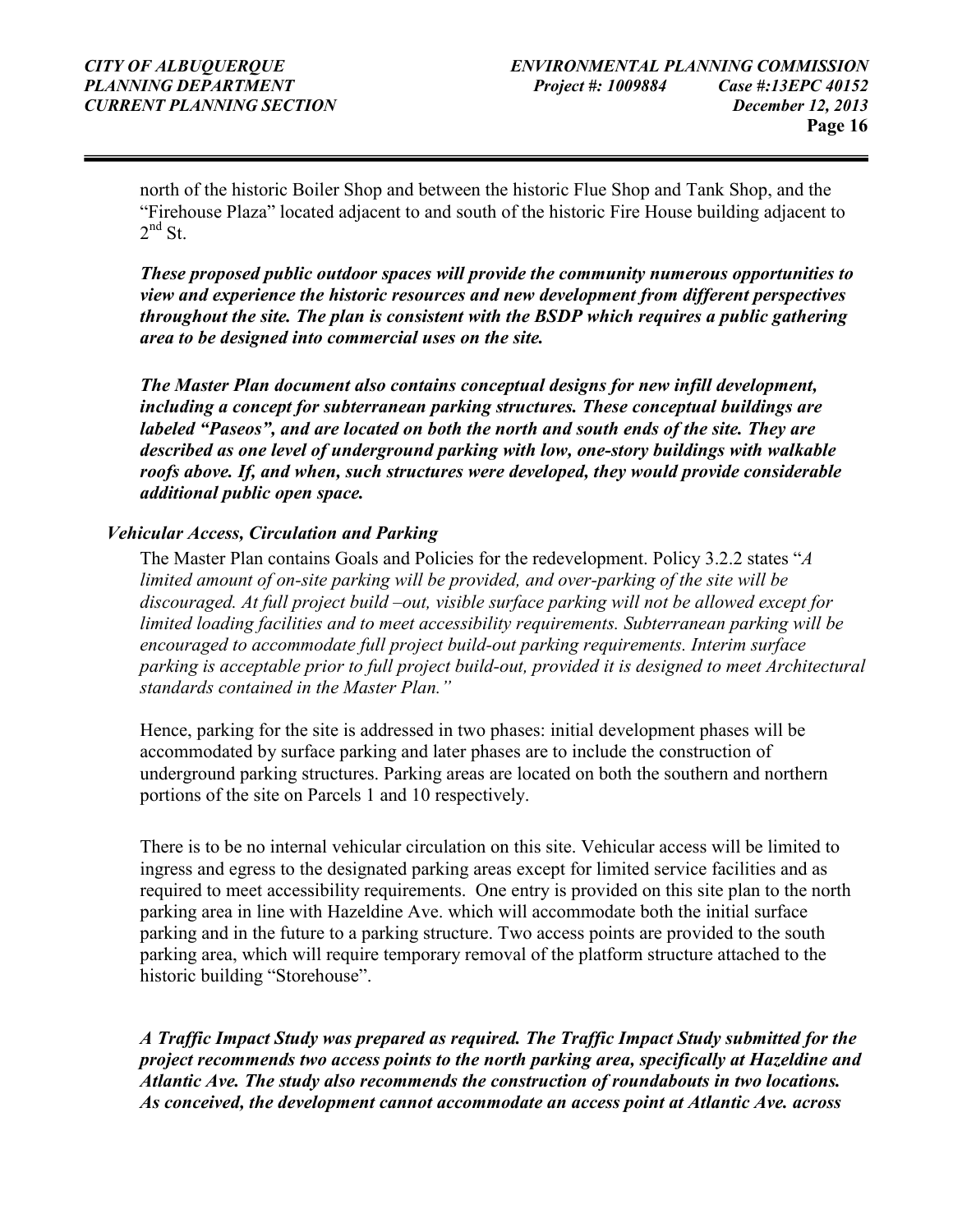*Parcel 9 which contains the historic City Landmark A.T. & S.F. Firehouse and future retail and/or housing. Adequate ingress and egress from the north parking area and the possibility of the integration of roundabouts warrant further analysis by City Transportation and discussion with the developer. The Barelas Neighborhood is not aware of the TIS conclusions and recommended roundabouts and they should be notified and included in those discussions. The TIS recommendations can be resolved prior to DRB approval of the site plan for subdivision or as determined appropriate by City Transportation. A condition of approval is recommended to address this issue.* 

#### *Pedestrian and Bicycle Access and Circulation, Transit Access*

Designated pedestrian entries into the site are located most northerly from  $1<sup>st</sup>$  St. and along  $2<sup>nd</sup>$ St. with primary entrances at the public commons areas at the center of the site. Pedestrian access from the South Broadway neighborhood to the east of the site across the active rail line is to be located both from Commercial St. at the eastern end of Parcel 6, the mid-point and main pedestrian way through the site as well as at the southerly portion of the site in line with Cromwell Ave. The site plan provides both primary (20 foot width) and secondary (10 foot width) pedestrian paths throughout the site. Secure bicycle storage will be provided with location to be determined.

There are no adjacent bus routes or bus stops, though the Rail Yards site is approximately half a mile from the Alvarado Transportation Center, the main hub for all ABQ Ride bus routes, as well as the station for Amtrak trains, Greyhound Buses and the Rail Runner trains. The Goals and Policies included in the Master Plan, specifically 3.2.1.1 and 3.2.1.2 state that improved public transportation options to the site, including transit facilities, will be accommodated. Connection to the Alvarado Transportation Center and the Central Business District is encouraged. A future rail line stop at the site will be accommodated should one be provided in the future.

*Pedestrian access and circulation through the site both for the tenants of the buildings and the public is generous and will provide many opportunities to experience different aspects of the Rail Yard environment. Should the City provide bus service to the site or the rail lines provide a new stop, the site plan notes (key note #10) a "Transit Plaza" at the center of the site at the west end of Parcel 6 . A location for a future rail stop is identified at the eastern end of Parcel 6 (key note #16).* 

#### *Walls/Fences*

The Site Plan notes (key note #5) that perimeter features will be used to restrict access where appropriate.

*Physical boundaries are appropriate and perhaps necessary for safety and security reasons along the northerly, easterly and southerly property lines that abut the private property of the Burlington Northern and Santa Fe Railway Company property and the active rail tracks. This can be addressed more specifically in future submittals of a site plan for building permit.*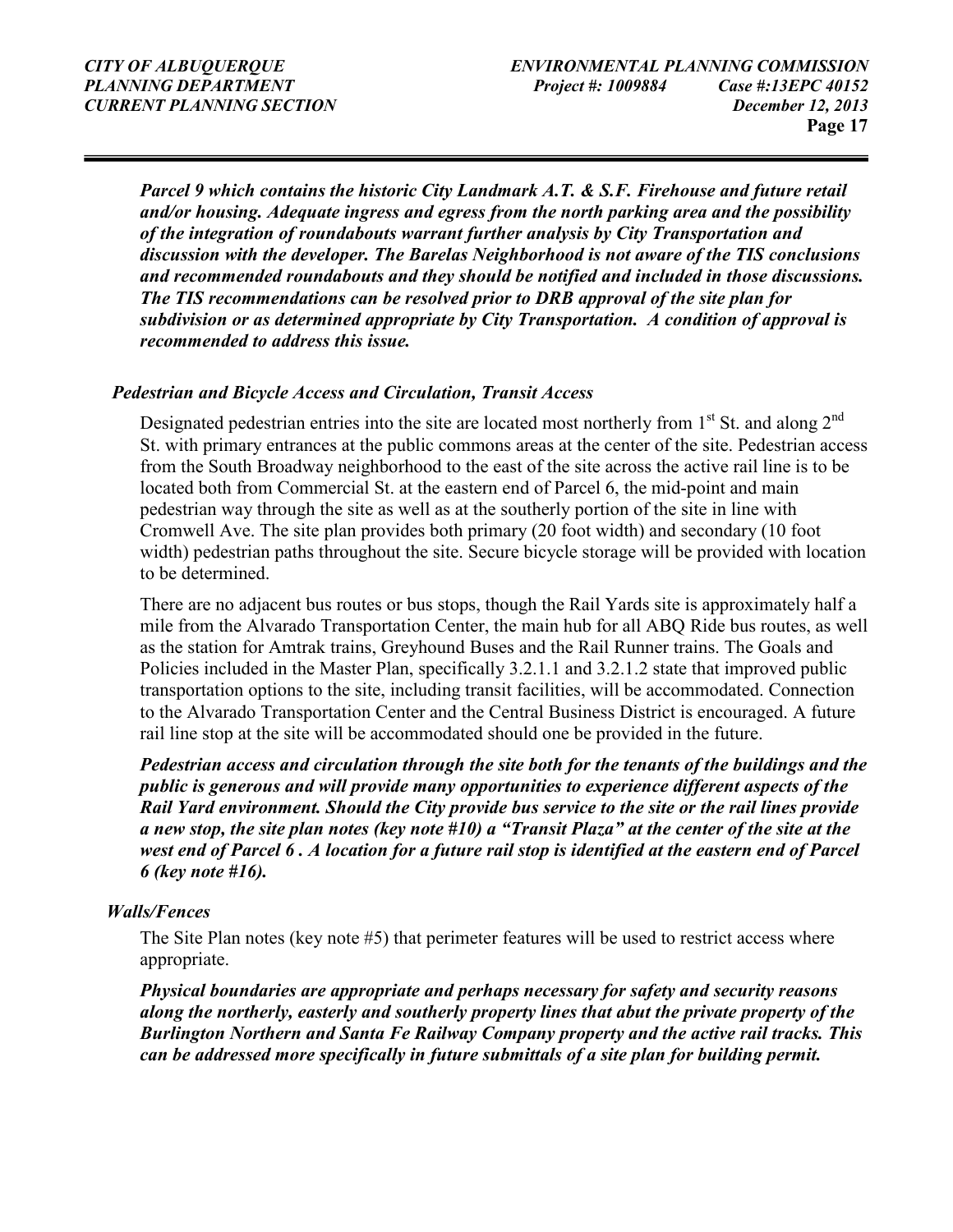#### *Lighting and Security*

Section 8.10 of the Master Plan document provides standards for lighting. Shielded source light fixtures shall be used to prevent fugitive light, glare or reflection on adjacent properties. The standards encourage that lighting be integrated with the buildings and concealed to the degree possible. Building facades may be up lit with low level lighting. Controlled directional lighting should be used for public spaces and walkways.

Section 8.12 of the Master Plan discusses security issues. The 27-acres site will be accessible at all times due to the extensive  $2<sup>nd</sup>$  St. frontage that is intended to remain open. A full time, 24 hour security presence will be required. Some limited hours of "operation" may be required to control access when unlimited access may be undesirable.

#### *Landscaping*

The site is to be landscaped with drought tolerant and indigenous plants with tress placed for beauty and shade. Landscaping along the 2<sup>nd</sup> St. frontage is per the Comprehensive Zoning Code and the Street Tree Ordinance.

#### *Landscaping is to be provided around the perimeters of the site.*

#### *Grading, Drainage, Utility Plans*

Grading, drainage and utility plans are provided in Section 9 of the Master Plan document. The drainage plan calls for the placement of cisterns to store water. The grading and drainage plan was prepared with the assumption of earthen berms at locations on the perimeter of the site (they were originally shown on the site plan and have since been removed.) The features, described as "acoustic mounds" in the Master Plan document are considered to be one possible landscape concept rather than an approved part of the overall plan (see Advisory Board amendment #7).

*Section 10.0 on page 170 of the MP document states that a Master Grading and Drainage Plan is to be developed and approved by City Hydrology along with a master and utility plan to be approved by ABCWUA within 6 months of the Council approval of a Master Plan. The grading and drainage plan on Figures 18 a&b, 19 a&b and 20 a&b in Section 9 are conceptual and final grading, drainage and utility plans will be approved per Section 10.0. Staff has included a condition to clarify this issue.* 

*A proposed dry utility plan is indicated as pending.* 

#### *Architecture*

Section 8.3 of the Master Plan contains architectural standards. They address both the historic buildings on the site and new infill development. The developer has submitted a slightly revised version of these standards and that revision is attached to this report as *Attachment 8*.

#### Historic Buildings and Structures

Section 8.2 discusses preservation and adaptive re-use and references the information provided in Sections 5 (goals and policies) and 6 (master plan). One should refer to *Tableau 1* on pages 52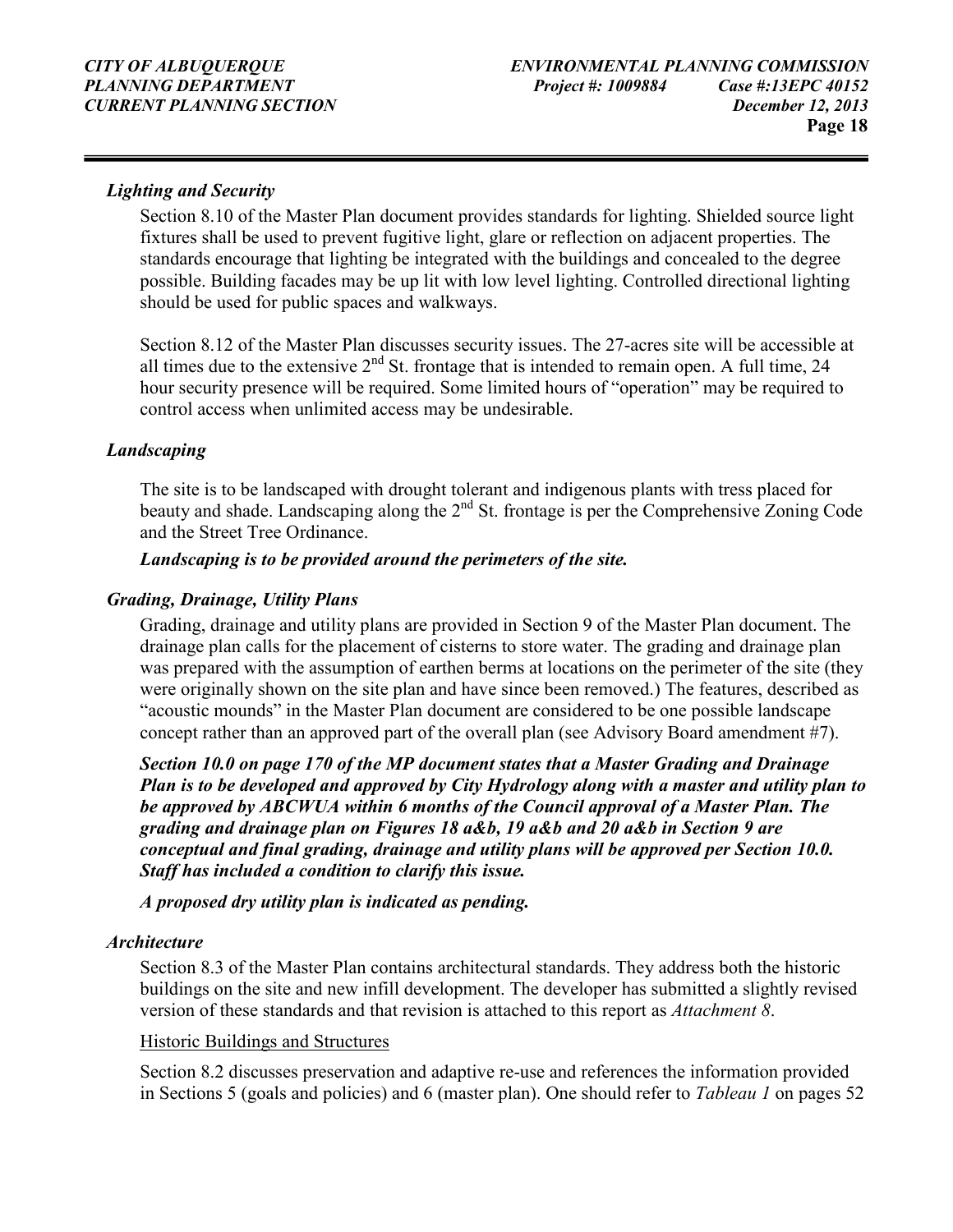& 53 that illustrates which historic resources (resources include both buildings and structures) are intended to be retained and which resources may be removed in order to better accommodate a logical redevelopment plan. Of the existing 21 resources on the site, 6 are proposed to be removed. Of those 6, 3 are considered to "contribute" to the historic significance of the district; these are secondary buildings that were constructed to support the operations of the locomotive shops.

*City staff and the State Historic Preservation office (SHPO) staff participated in several lengthy meetings with Samitaur Constructs to discuss historic preservation concerns. Among the topics discussed were the City's compliance responsibilities under State and Federal preservation laws, the registration of the property as an historic district, and the Federal Rehabilitation Tax credit program. These various laws and considerations are interrelated and can be viewed as complex if one is not familiar with the subject matter. The city planning staff and the SHPO agree that the limited demolition as proposed is reasonable and would not affect the site's eligibility for registration as an historic district.* 

*Planning staff would like to note that an earlier draft of the Master Plan suggested considerably more buildings for removal than is currently being proposed. As a result of the dialogue, Samitaur Constructs was responsive to the concerns raised and the issue of which buildings could reasonably be preserved and which could justifiably be removed was cooperatively and readily resolved.* 

*The Design Performance Standards contained in Section 8.2 note that the Secretary of the Interior's Standards for Rehabilitation will be the criteria for future treatment of the historic buildings themselves.* 

*The agreement understanding reached in the preliminary discussions with the SHPO is that the entire site will be nominated to the State Register of Cultural Properties and the National Register of Historic Places (the nomination is pending). The intention is to have the property's listing on the State and National Registers serve as the "benchmark" against which development proposals will be measured, that is, alterations and new development shall not impact the historic district to the extent that it is no longer eligible for those registers. Considerable discussion was had in these meetings regarding the impact on an historic district of new conceptual physical features such as the north and south "paseos", the "scoop" canopy between the Machine Shop and the Boiler Shop and the earthen berms called "acoustic mounds" that are illustrated in the Master Plan. It was the opinion of the SHPO that such features would very likely impact the opportunity for the use of Federal Rehabilitation tax credits in the financing structure for redevelopment of the historic buildings. The developer does not anticipate the use of that Federal tax credit program. In these advisory discussions, the SHPO has indicated that the proposed "conceptual features" as illustrated would not preclude the eligibility of the property as an historic district.* 

*The parties discussed the process for developing and implementing a "Memorandum of Understanding" upon historic registration of the property. A MOU is a legal agreement between the City and the SHPO that would establish mutually agreed upon parameters for the redevelopment. Samitaur Constructs would be a consulting party in that agreement.*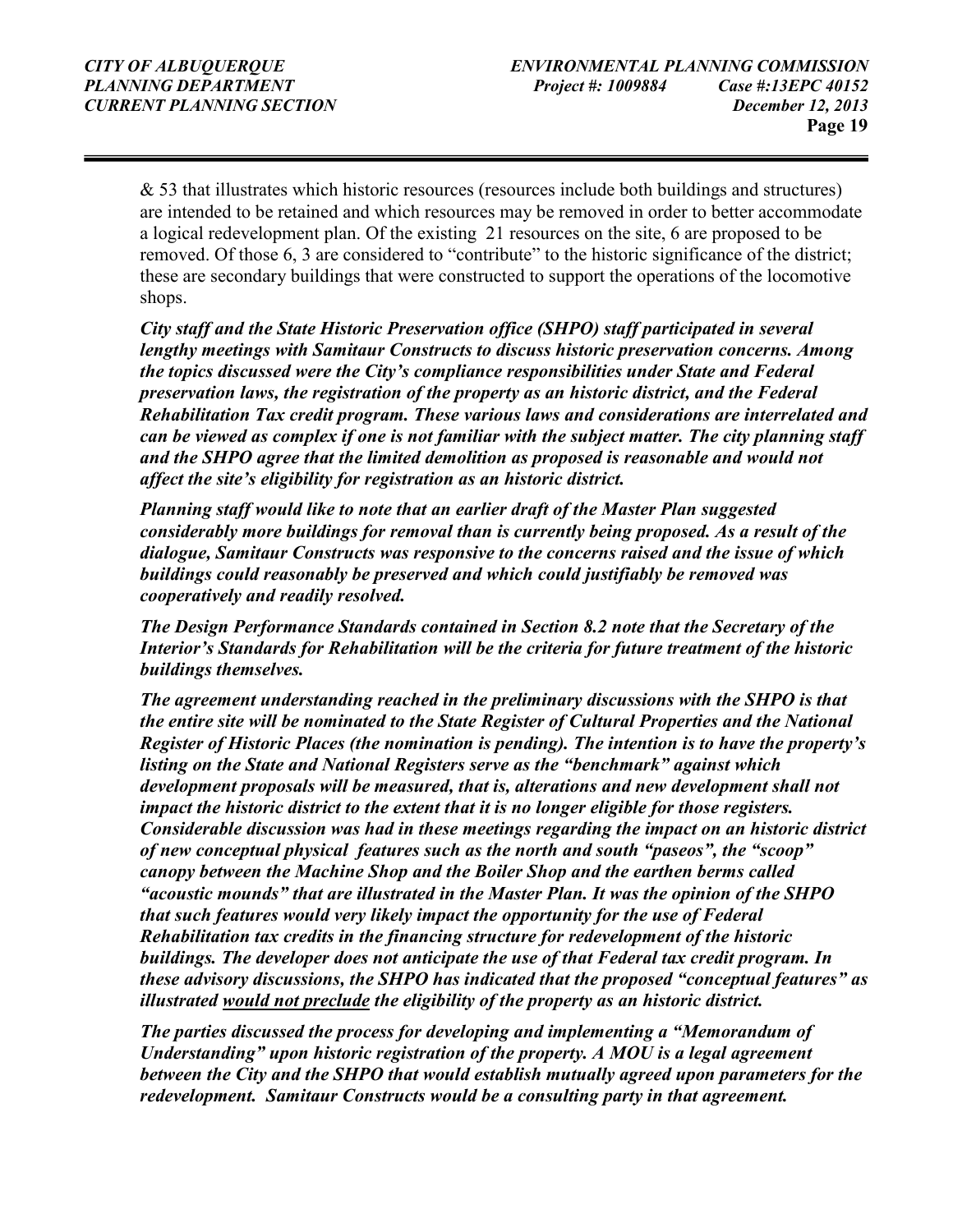#### New infill development

The plan goals and polices require that new infill development complement existing buildings. The Goals also encourage a  $21<sup>st</sup>$  century architectural sensibility and innovative architectural design. The design performance standards emphasize architectural excellence and energy efficiency.

As noted above, a revised version of the Design Performance Standards, Section 8.3, has been provided as Attachment 8. Staff finds no substantive difference between the two versions; the revisions were intended to add clarity to the standards as originally written.

The plan Section 8.3 recommends that new infill development be simple in massing with flat roofs, similar to the existing historic buildings. New buildings should not have a "definable" architectural style that might compete with the historic buildings, nor should they attempt to imitate the historic resources. Current and leading technology is encouraged.

Materials used in new development should be steel, concrete, stone, masonry and/or glass. New buildings should be designed so that the construction methodology is easily understood composite wall assemblies should be avoided. The use of high performance all glass facades is recommended for new infill buildings when the provision of natural daylight is critical and where a building is juxtaposed against an historic building. The goal of infill building is to defer to the historic buildings and be clearly identified as a modern addition to the site.

New development along  $1<sup>st</sup>$  and  $2<sup>nd</sup>$  Streets shall be oriented towards the street with door and window opening directly onto the street frontage.

Site paving where storm water infiltration is appropriate per a drainage plan shall be permeable. Paving where located on top of a subterranean garage shall be similar in character to the permeable paving used on the site. Special purpose areas may be designed with special paving unique to the particular space. Existing rail tracks should be retained and incorporated into the site where possible and in compliance with ADA requirements.

#### *Signage*

A revised version of Section 8.9 *Signage* has been provided and is attached (*Attachment 8*). The revision was prepared in response to planning staff's concern about the clarity of the original version. The BSDP generally states that this zone, the SU/2HLS, permits uses permitted in the C-2, R-3 and IP zones. Those zones have different signage requirements (signs are considered a use) and staff advised that the issue of which zone's standards would apply be reconciled. Please refer to the revised signage standards for this analysis.

Signs on the site are intended to be very limited and should be consistent throughout the site. The C-2 zoning category is cited for all sign standards other than as further restricted by Section 8.9. Internally illuminated signs are prohibited except for retail uses and those would be restricted to twenty square feet in size. Free standing signs are only permitted at select locations. Building mounted signs are limited to 2 per buildings and limited to 1 percent of the façade area to a maximum of 100 square feet.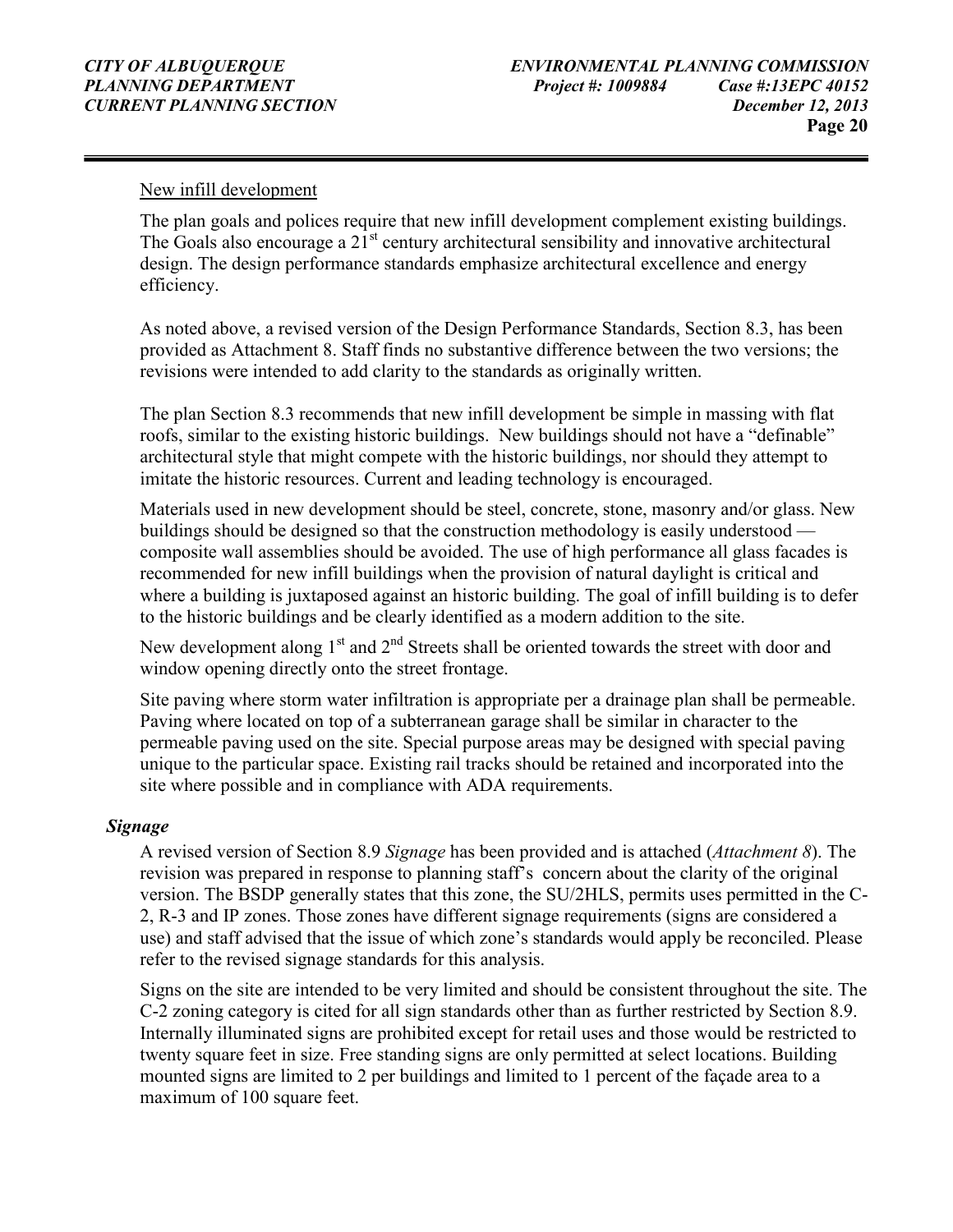*The Master Plan may impose restrictions and standards that are more prohibitive than those of the Comprehensive Zoning Code. It is clear that the intention is to keep signage in this development to a minimum. Some of the historic buildings have very large facades, hence a very low percentage is warranted.* 

#### *Development Approval Process*

Section 10.4 on page 170 of the Master Plan document discusses the development approval process. The section is titled "*Site Development Plan Approval Process*". Staff recommends that this section be re-labeled "*Development Approval Process"* to avoid misunderstandings. A condition is recommended to address this.

The subject site plan for subdivision will be subject to DRB sign off when all associated conditions are met. Specific projects on the property will require a Site Plan for Building Permit with approval delegated to the DRB. The DRB review shall include the review of a historic preservation planner and a metropolitan redevelopment planner. A public hearing process is required with neighborhood notification. Projects must demonstrate consistency with the MDP goals and policies and design standards.

A pre-application design review meeting with the Urban Design and Development Division is strongly recommended to ensure a smooth development process.

*As written, paragraph one on page 171 refers to a "streamlined administrative approval". Staff recommends that the word "administrative" be struck as a public hearing with the DRB is technically not what is considered "administrative". A condition is provided to address this.* 

*Staff also recommends that a pre-application design review meeting with the Urban Design and Development Department be required prior to DRB submittal to ensure a smooth development process. A condition is provided to address this.* 

#### *Deviations and Amendments to the Master Plan*

Per Section 10.5 on page 171 of the Master Plan document, an amendment to the MDP is defined as any text change to the Goals and Policies or Design Performance Standards. Any such amendments shall require EPC approval. An amendment to the Goals and Policies shall require review and recommendation by the Rail Yards Advisory Board prior to EPC submittal.

A deviation to the MDP is defined as any departure from a measurable standard. Deviations may be approved by the Planning Director to the extent that such a deviation is consistent with the Comprehensive Zoning Code.

*Staff recommends that the language in Section 10.5 paragraph 2 be revised for clarification. Staff recommends amending the second sentence to read "Deviations shall require the review and approval of the Planning Director and be in accordance with the Comprehensive Zoning Code and shall meet the intent of the MDP. A condition is recommended to address this concern.*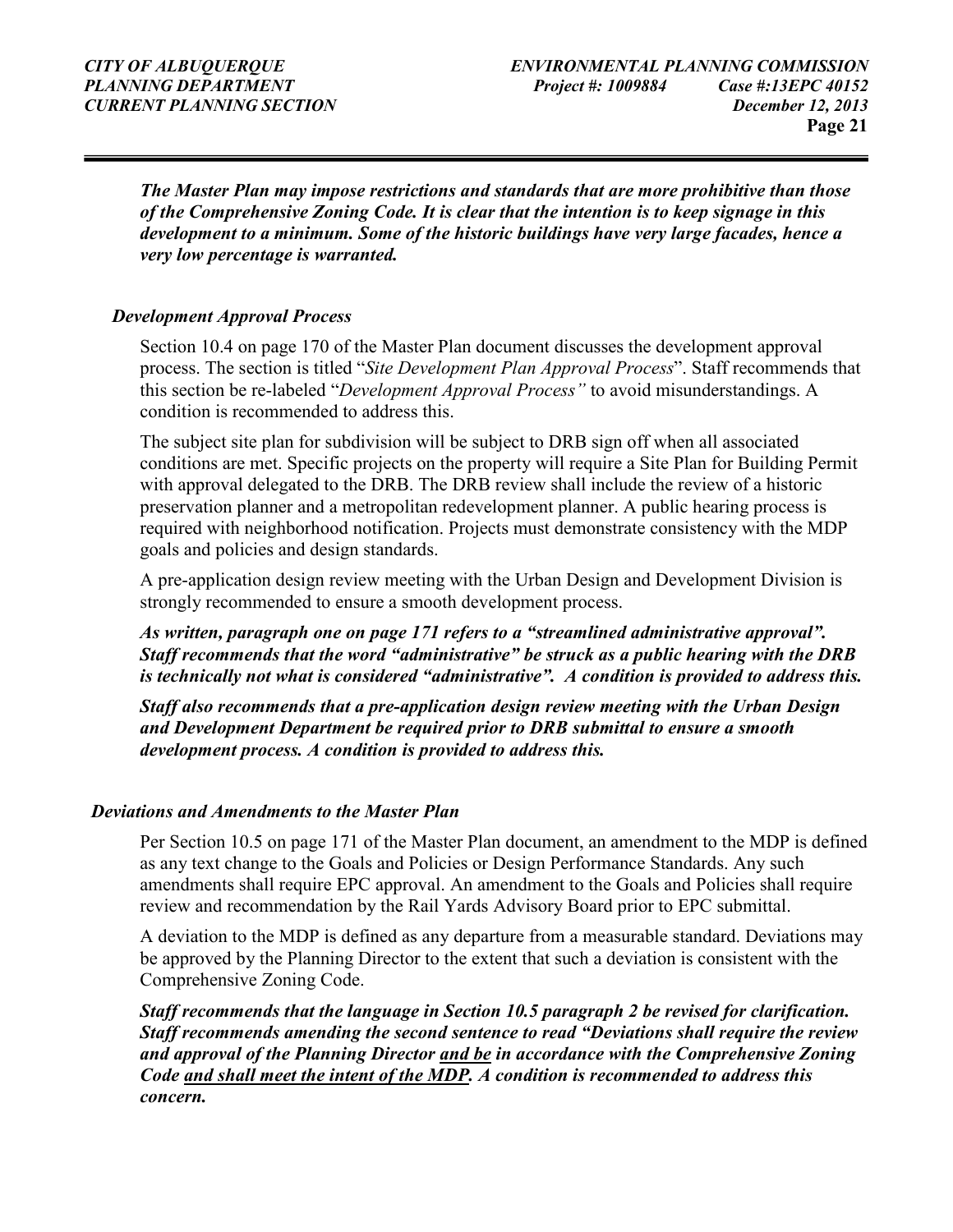#### *IV. AGENCY & NEIGHBORHOOD CONCERNS*

#### *Rail Yards Advisory Board*

The Draft Master Plan was submitted to the Rail Yards Advisory Board for their review and recommendation on September  $26<sup>th</sup> 2013$ . The RYAB continued the review and discussion to the October  $29<sup>th</sup> 2013 RYAB$  meeting. At this meeting the RYAB unanimously voted to send the draft master plan to the EPC with a recommendation of approval with 7 amendments (*Attachment 7*). The RYAB then met on November 21<sup>st</sup> 2013 to consider and adopt the specific language of the amendments.

The amendments address location of housing on the site, permit parking, amended language related to the WHEELS Museum, language to address the creation of a memorial onsite, language requiring a financial plan, addressing rail maintenance and related rail facilities and finally an amendment that would require a revision or editing of the plan to clarify which aspects of the Master Development Plan are to be considered compulsory and which elements are advisory (or conceptual).

#### *Staff recommends that the amendments recommended by the RYAB be adopted by the EPC in their entirety.*

#### *Reviewing Agencies*

Please see the Agency Section below for the full set of comments from the reviewing agencies. Reviewing agencies reviewed the Master Plan document and the Site Plan for Subdivision. Staff received comments from PNM which included revised language for the Master Plan. Their proposed language is included as a recommended condition of approval.

Staff also received comments from Parks. Parks questioned how the site will be maintained and whose responsibility that maintenance will be. At this point the site is owned by the City of Albuquerque, but as parcels are bought or leased and developed over time maintenance should be consistent across parcels. Section 7.8 discusses maintenance responsibility; however it refers to the "Owner" for responsibility. This section should be expanded to address the possibilities of multiple owners at the site to ensure consistent maintenance.

Parks also discussed potential design challenges with the "Acoustic Mounds". These were also raised as an issue by Hydrology. The mounds have been removed from the Site Development Plan and remain conceptual only in nature.

The Traffic Impact Study makes a series of recommendations to address the potential impact of traffic on the site. Transportation Development suggests that the recommendations of the study be further studied.

#### *Neighborhood/Public*

Staff has received a number of emails through the online contact form on the City website for the Rail Yards. These e mails appear to have been stimulated by a social network posting and do not seem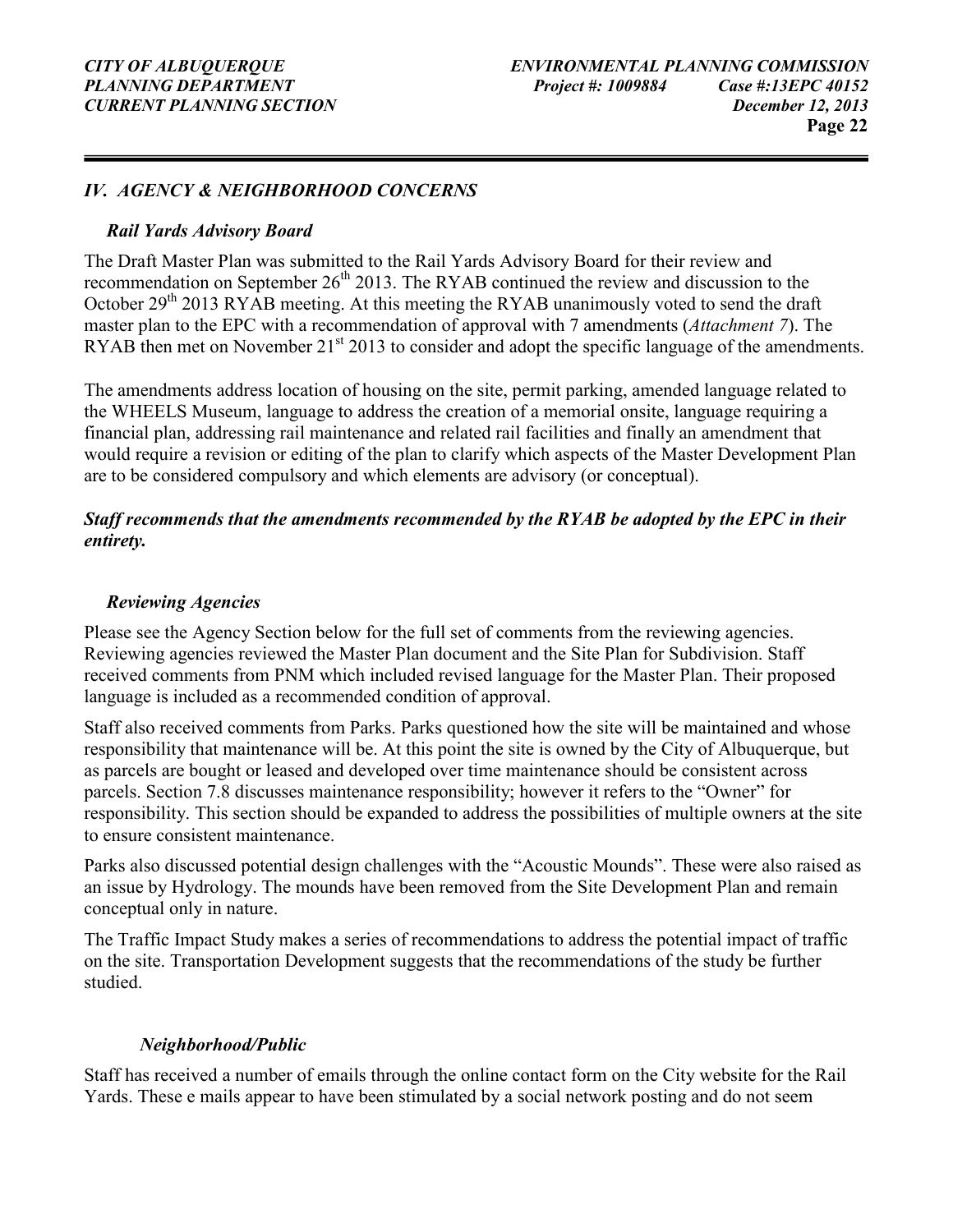particularly germane to this application. A number of the emails received discuss a desire for a public market to be located in the Blacksmith Shop or a similar building. The current use of the Blacksmith Shop as a special event space is intended as an interim use. The Master Plan proposes the final use for the Blacksmith Shop as office uses. While the Master Plan does not specifically prohibit the eventual use of the space as a market, it does not provide policy guidance for the use of the Blacksmith Shop as a market.

The Barelas Neighborhood Association, the Broadway Central Corridors Partnership, the Citizens Information Committee of Martineztown, the Downtown Neighborhoods Association, the Huning Highland Historic District Association, the Martineztown Work Group, the Raynolds Addition Neighborhood Association, the Santa Barbara Martineztown Association, the South Broadway Neighborhood Association and the Downtown Action Team were notified of this application.

No facilitated meeting was held. As noted in previous sections of this report, a number of well attended public meetings were held in the planning process and the Barelas and South Broadway Neighborhood Association, those most directly impacted by the re-development, were and continue to be participants on the Rail Yards Advisory Board and they supported the Master Plan with the recommended amendments. A letter from the Raynolds Addition Neighborhood Association was received expressing full support for the Master Plan.

There is no known opposition to a recommendation of approval.

#### *V. CONCLUSION*

This request is for a recommendation to the City Council on a proposed Master Development Plan for a 27-acre City owned property popularly known as the "Rail Yards". The property contains vacant historic buildings and redevelopment of the property is a high priority for the City. The project has been led by the City Council and Council Services staff. The project has been overseen by a special advisory review board consisting of elected officials and neighborhood and community representatives along with a representative from the Mayor's office.

The plan that is being considered here was prepared by Samitaur Constructs, the selected Master Developer for the property, with advice and input by City Council Services, the Planning Department and members of the community. The Master Plan, with the noted amendments, has been recommended for approval by the Rail Yards Advisory Board.

The guiding principles for the development of the Master Plan are job generation and economic development, housing, historic preservation, enhancement of arts and cultural opportunities and economic viability. Redevelopment is to be sensitive to the neighboring communities. These themes are articulated further in the Rail Yards Phase Two and Phase Three Master Plan agreement attached to this report. These multiple goals can be complimentary; they can also have the potential to become competing interests. It is a complex endeavor to accommodate all of the goals and interests of the various stakeholders while striving for an economically viable development project. The Master Plan as proposed fulfills most, if not all, of the guiding principles that were established in the Master Plan Agreement.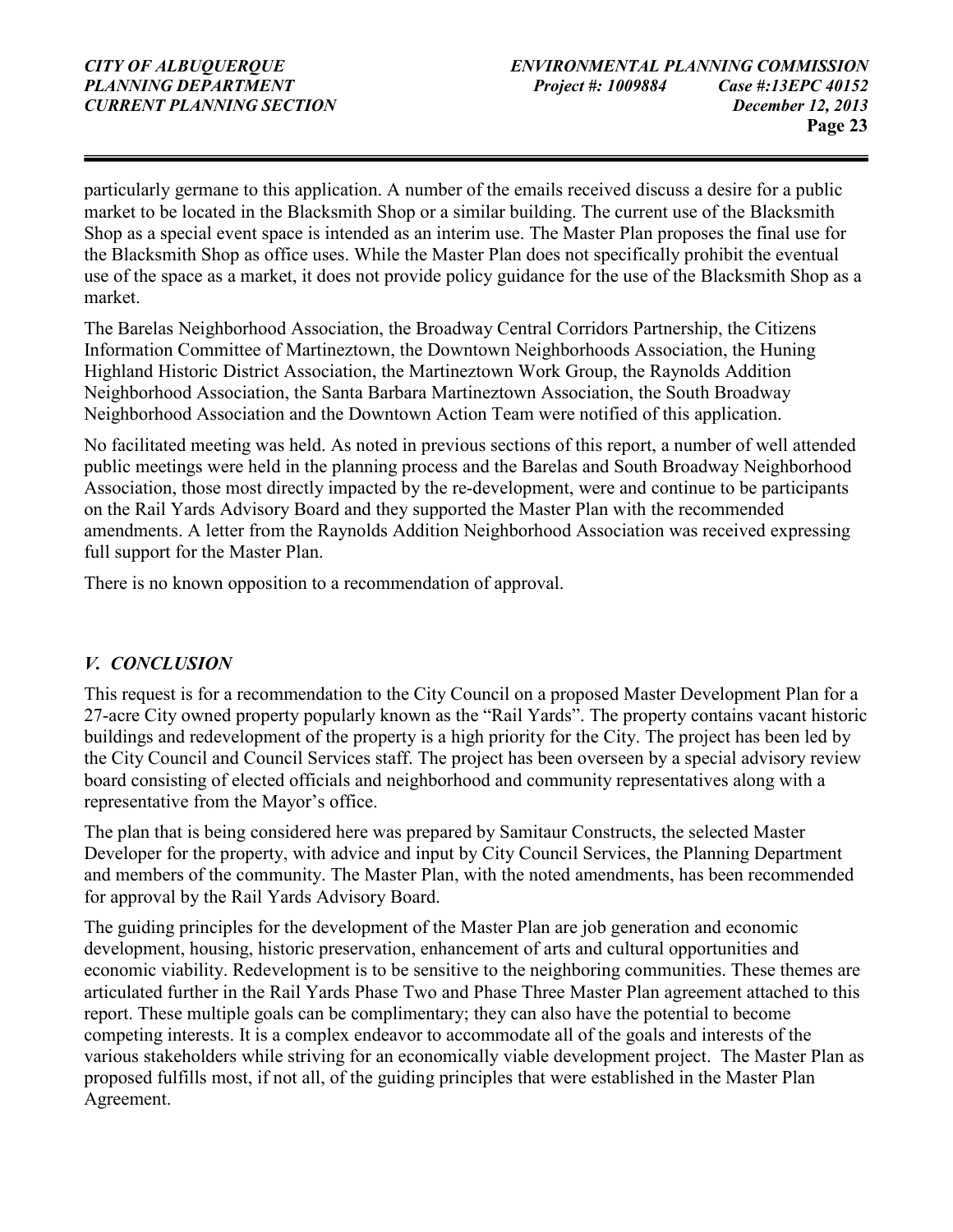The Master Plan furthers historic preservation and community identity and urban design goals by requiring the preservation and re-use of the multiple historic buildings on the site. Several of these buildings are monumental in scale and rehabilitation will be challenging and undoubtedly expensive. The preservation of other ancillary buildings will also be accommodated by the developer. The project is not intended or conceived as a Certified Tax Act project, that is, it will not be designed to comply with the standards imposed by the National Park Service when rehabilitation tax credits are included in a financial proforma, however; the Master Plan celebrates and respects the historic significance of the property in multiple ways. The property will be nominated and maintained as an historic district in its entirety.

The Master Plan furthers economic development goals by targeting the large buildings for business and professional uses or light manufacturing in an area in need of jobs and employment opportunities. This is intended to be accomplished in the initial phases of the project, stimulating the economic viability of future phases. New infill development would include retail and other business and professional uses. Project goals include revitalizing the site to become a major employment center as it once was.

The Master Plan introduces vibrant concepts for the redevelopment of this vacant and somewhat bleak industrial site. The proposed underground parking supports an overall intention to have the site oriented towards pedestrians and to keep the site free, in the long term, from the visual intrusion of automobile parking lots. The project has the potential to "re-unite" the Barelas and South Broadway neighborhoods with pedestrian at grade crossings of the rail tracks and public pedestrian access through the development from east to west. The developer has paid particular attention to retaining visual sight lines of the major historic buildings by keeping new infill development low. A generous amount of public common area is provided and pedestrian circulation throughout the site is not only accommodated but welcomed.

A large portion of the site is dedicated for uses that would be considered "cultural" in nature. Such uses are noted as museum, performing arts, and rail related activities that would be centered on a new building at the southern end of the site in the exact location of the historic roundhouse (now demolished). The new "roundhouse" building is not to be a literal reconstruction of the historic building; the new building is proposed to occupy the same footprint and the same geometric volume as the historic roundhouse but it will be a contemporary building. This is one "conceptual" feature for which a footprint is included on the site plan and staff finds that appropriate. This one element is an outstanding contribution to the overall understanding and interpretation of the historic property and should be encouraged. In a sense, it can be considered a centerpiece of the overall re-development concept. The actual design and use of the new building have many exciting opportunities that will require time to be refined.

The Master Plan document itself contains illustrations and discussion of several design or architectural features that are described as "illustrative" or conceptual in nature. Some of these features, while exciting and indicative of an innovative approach to an historic site, have also proven to be problematic from some perspectives. The RYAB has addressed these features in its recommended amendments to the plan, specifically recommending that they be clearly labeled and distinguished as conceptual rather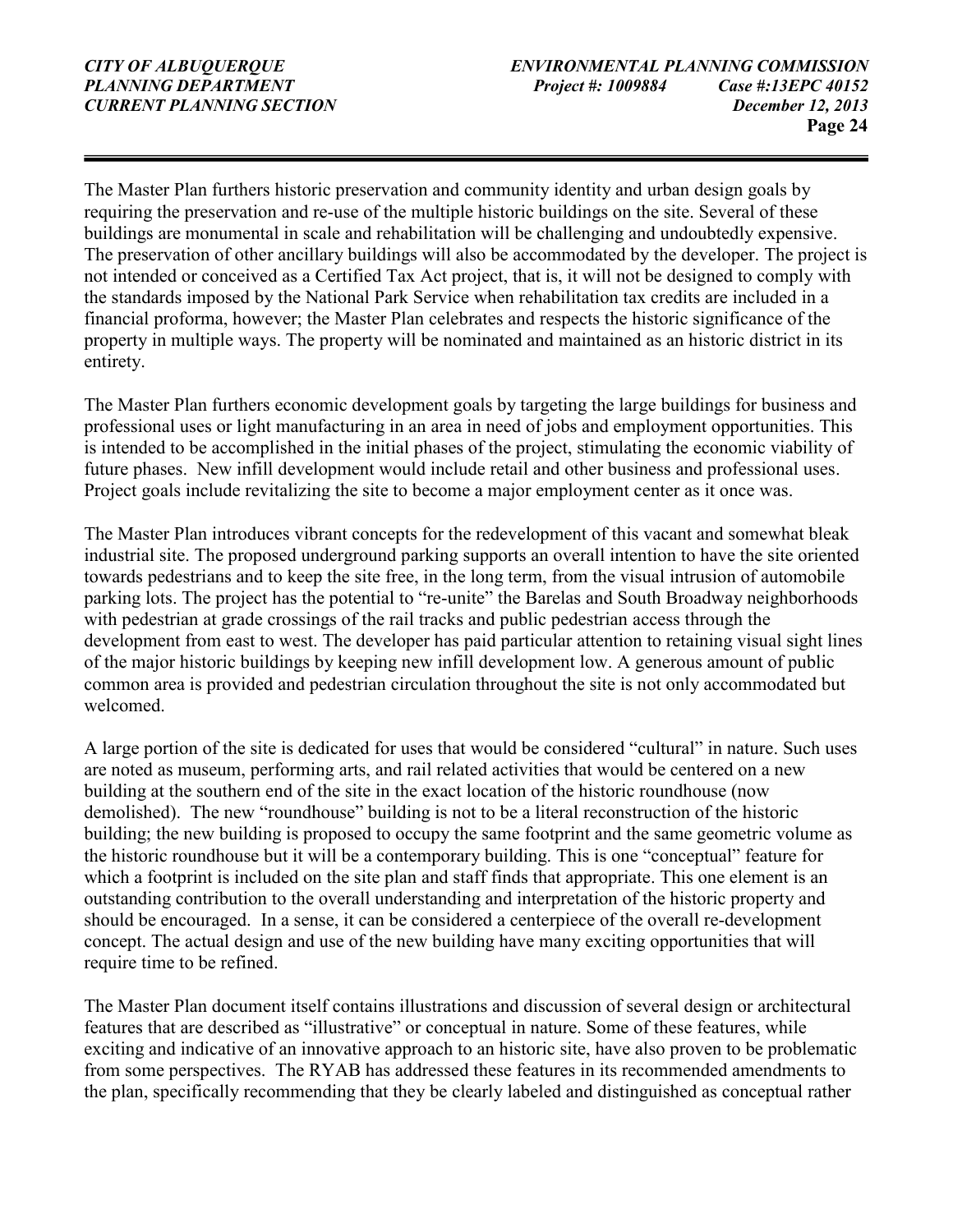than approved elements of the plan. Planning staff agrees that this is a reasonable approach to accommodate the developers design concepts. The conceptual features will be useful to the developer to illustrate an overall vision for the project when marketing the property to potential tenants and financing authorities.

Development decisions and City approval of new infill development will be based on an evaluation of any specific development's conformance with the Plan's Goals and Policies. Those goals and polices require that new infill development complement existing buildings. The Goals also encourage a 21<sup>st</sup> century architectural sensibility and innovative architectural design. The design performance standards emphasize architectural excellence and energy efficiency.

Given these guidelines, contemporary architectural expression for new infill is not precluded from consideration. The role of modern architectural design in a traditional or historic urban environment is not a "new" discussion, debate about this issue has taken place for many decades and is ongoing. There are outstanding examples throughout this country and abroad where contemporary architecture has been introduced in an historic setting or in association with important historic buildings.

As long as the subject features can be clearly understood to be subject to review and approval as individual parcels are designed for development, there will be the opportunity to allow these concepts to be refined and revisited as the phased development occurs. Staff recommends that editing of the Master Plan document to accomplish RYAB Amendment #7 occur after the EPC review and while the document is under consideration by the City Council. Planning staff can work with Council staff and the developer to arrive at a mutually agreeable edit of the document. There must be enough flexibility in the plan to allow the specific design of future new development to unfold as is found to be feasible, economically viable, and acceptable to the community.

The accompanying Site Plan for Subdivision meets the requirements as provided in the Comprehensive Zoning Code. Staff finds the site plan to be well organized and the uses appropriately located on the site.

Finally, the development is phased to accomplish the rehabilitation and re-use of the major historic buildings and the opening of public areas through the site as the initial endeavor. When this initial phase is realized, it will, in and of itself, will be an outstandingly positive contribution to the City and the adjacent neighborhoods.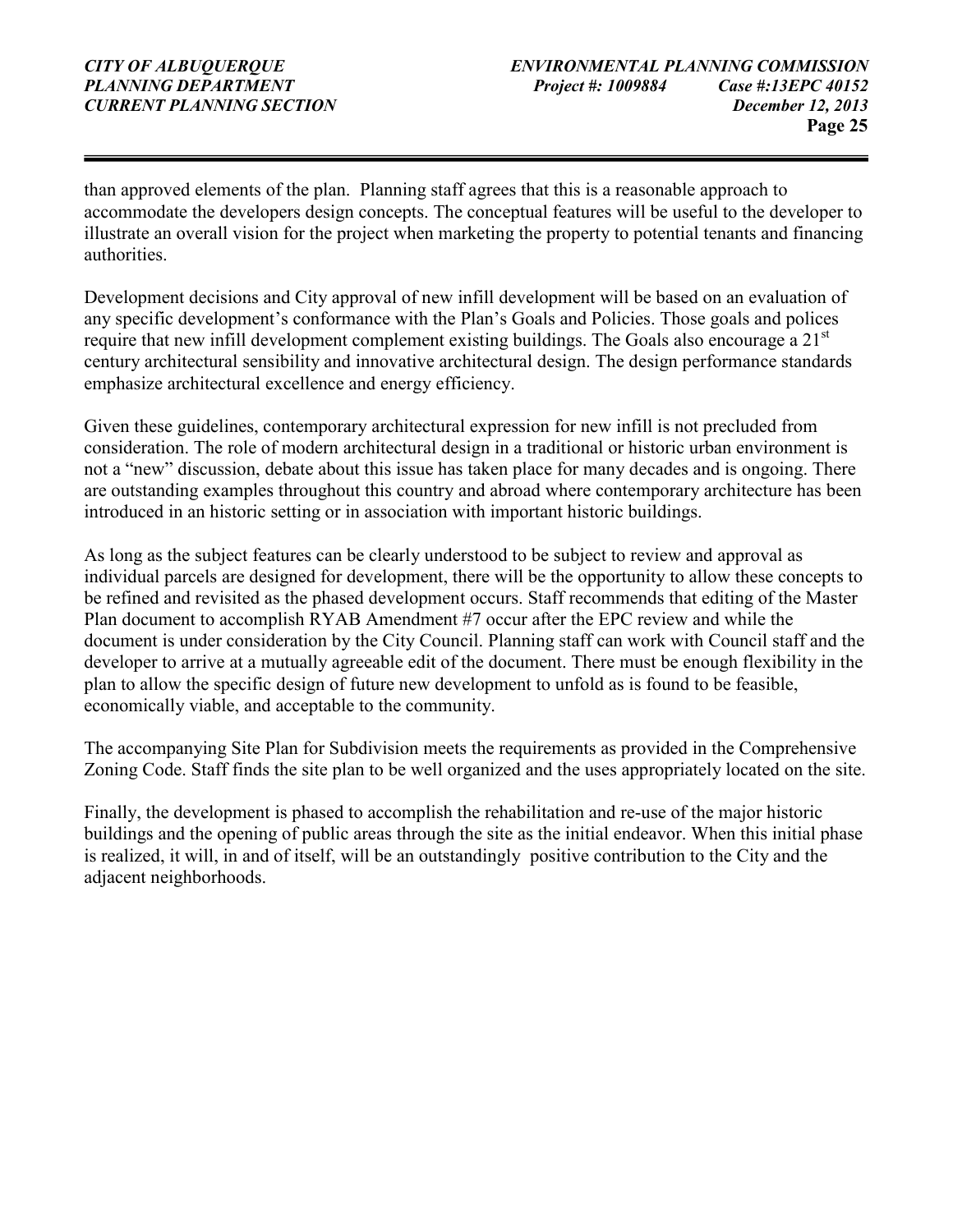#### *FINDINGS – Case # 13EPC-40152, December 12, 2013 Master Development Plan/ Site Development Plan for Subdivision*

- 1. This is a request for a Master Development Plan and Site Development Plan for Subdivision for Tract A of the Plat of Tract A of AT&SF Railway Co. Machine Shop located on 2<sup>nd</sup> Street SW between Cromwell Avenue and Hazeldine Avenue and containing approximately 27.3 acres.
- 2. The Rail Yards are zoned SU2-HLS (Historic Locomotive Shops) per the Barelas Sector Development Plan. The SU2-HLS zone Section A allows for a wide range of permissive uses, including multifamily residential (R-3), community commercial uses such as retail, restaurants, services (C-2), and light industrial (I-P) each with some limited exceptions. The Barelas SDP SU-2/HLS zone Section K provides specifically for a Master Development Plan review by the EPC and approval by the City Council prior to the issuance of a building permit for the site (with very limited exceptions).
- 3. This is a request for review and recommendation to the City Council for a Master Development Plan for the Albuquerque Rail Yards property. The Master Development Plan (MDP), as submitted contains a site development plan for subdivision with an accompanying Master Development Plan document. The MDP is the document that will guide redevelopment of the City-owned Albuquerque Rail Yards site. The Albuquerque Rail Yards are located within the Barelas neighborhood and adjacent to the South Broadway neighborhood.
- 4. The City of Albuquerque purchased the Rail Yards in 2007 (R-07-202, R-07-274, R-07-332) through a mixture of state and local funding. The Rail Yards Advisory Board (RYAB) was established in March 2008 pursuant to City Council Resolution (F/SR-08-47). The responsibilities of the RYAB included the creation of a Request for Proposals (RFP) for a master developer for the site, and the selection of a master developer. An RFP, for a Master Developer was issued in 2010 and in June 2012 Samitaur Constructs was selected as the Master Developer. Per the subsequent Master Plan Agreement, the Master Developer was charged with creating a Master Plan for the project area in cooperation with the City and the community.
- 5. The Rail Yards property is located within the Central Urban Area of Albuquerque Bernalillo County Comprehensive Plan (2003) and the Barelas Sector Development Plan (2008).
- 6. The Fire Station building on the site was designated a City Landmark on May 18th 1987 (O-1119) and on August 1st 1990 development guidelines for the Fire Station were adopted.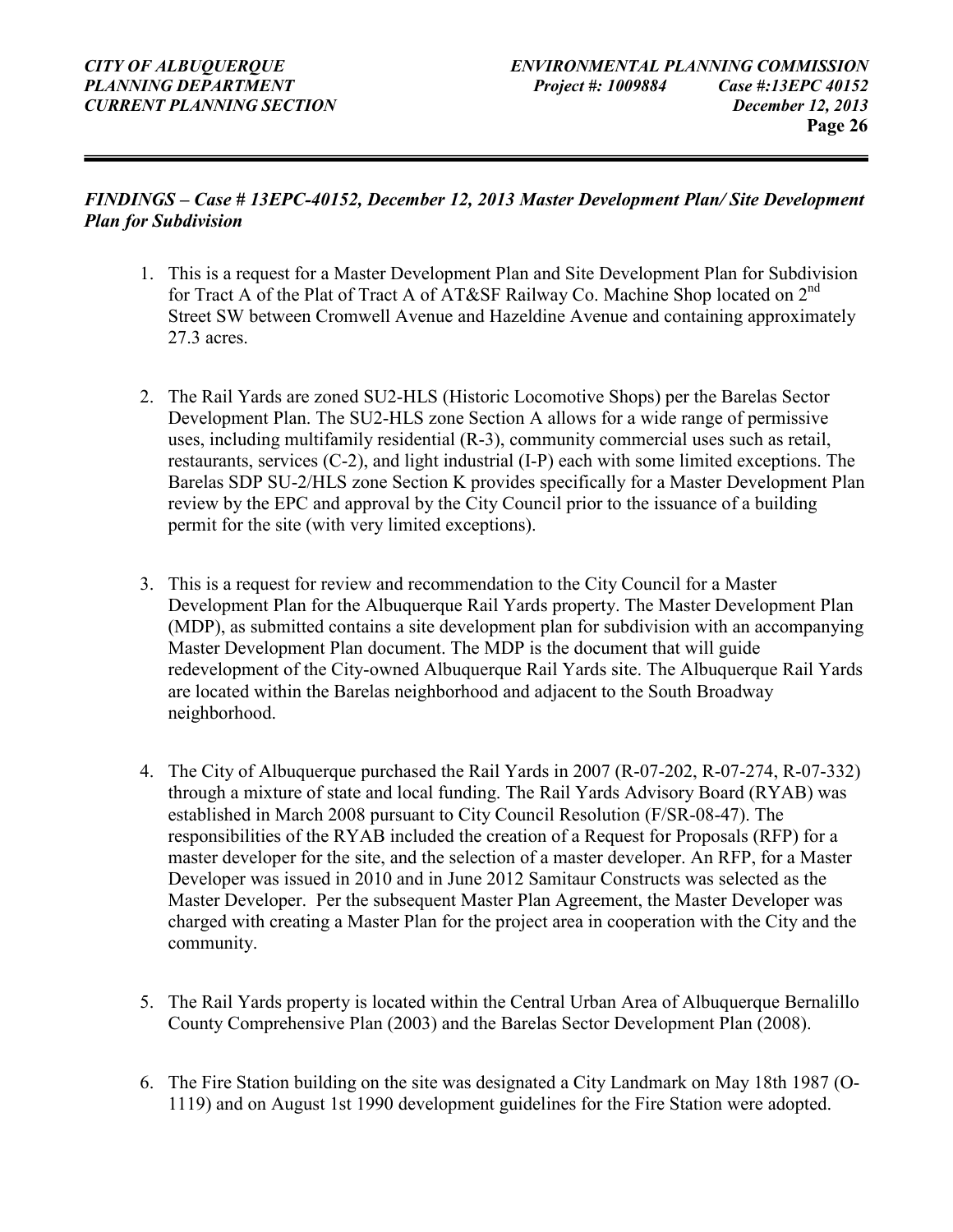- 7. The Albuquerque/Bernalillo County Comprehensive Plan, the Barelas Sector Development Plan and the City of Albuquerque Zoning Code are incorporated herein by reference and made part of the record for all purposes.
- 8. The request furthers a preponderance of relevant goals and policies in the Albuquerque Bernalillo County Comprehensive Plan (2003) as it could lead to the redevelopment of a historically significant site that is located close to the downtown core, in the Barelas neighborhood. Redevelopment of the Rail Yards could provide a catalytic opportunity to spur economic development and provide jobs for the Barelas neighborhood and the wider downtown community. Section 5 of Master Development Plan provides Goals and Policies by which development decisions and City approvals will be evaluated, this sections addresses economic development, housing, community connections, land use, architecture and historic rehabilitation and art and culture. (Albuquerque Bernalillo Comprehensive Plan Goals and Policies II.B.6; II.B.6.a, b; II.B.5; II.B.5.d,i,o; II.C.5; II.C.5.b; II.C.9; II.C.9.b; II.D.6.a, b).
- 9. The request furthers a preponderance of relevant policies and actions in the Barelas Sector Development Plan (2008). Rehabilitation of the site furthers policies addressing historic preservation, economic development and job creation for the Barelas community. Section 5 of Master Development Plan provides Goals and Policies by which development decisions and City approvals will be evaluated, this section addresses economic development, housing, community connections, land use, architecture and historic rehabilitation and art and culture. (Barelas Sector Development Plan LUZ1, LUZ3, LUZ7, Action 1.2.2.c, Action 4.6.1.e, E1, Action 5.2.1.a).
- 10. Section 10.4 of the Master Plan requests delegation of Site Development Plan for Building Permit to the Development Review Board with its review to include historic preservation planner and a Metropolitan Redevelopment planner.
- 11. The Draft Master Plan was submitted to the Rail Yards Advisory Board for their review and recommendation. The RYAB unanimously voted to send the draft master plan to the EPC with a recommendation of approval with 7 amendments. The amendments address location of housing on the site, permit parking, amended language related to the WHEELS Museum, language to address the creation of a memorial onsite, language requiring a financial plan, addressing rail maintenance and related rail facilities and finally an amendment that would editing to clarify which aspects of the Master Development Plan are to be considered compulsory and which elements which are advisory.
- 12. The Barelas Neighborhood Association, the Broadway Central Corridors Partnership, the Citizens Information Committee of Martineztown, the Downtown Neighborhoods Association, the Huning Highland Historic District Association, the Martineztown Work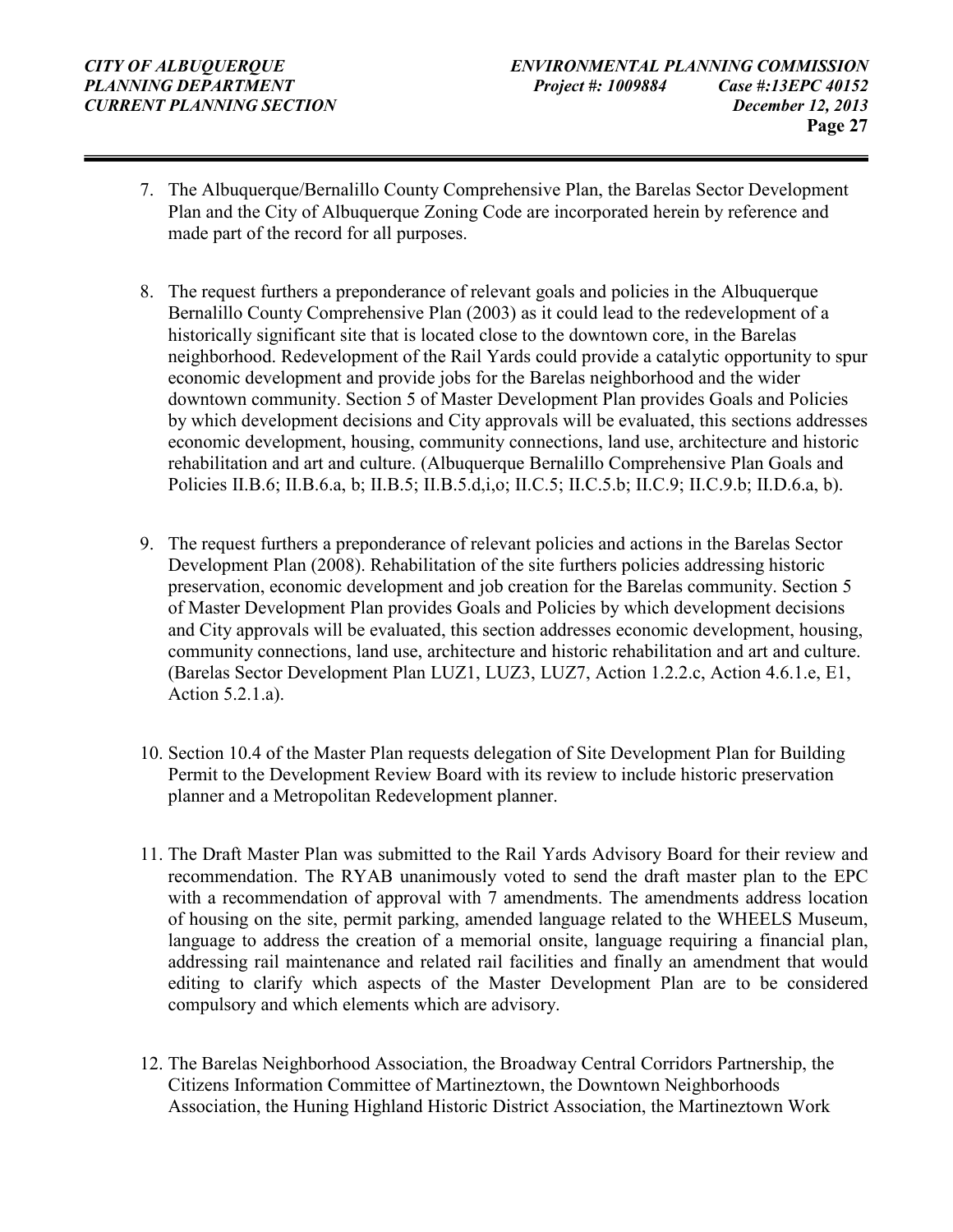Group, the Raynolds Addition Neighborhood Association, the Santa Barbara Martineztown Association, the South Broadway Neighborhood Association and the Downtown Action Team were notified of this application. No facilitated meeting was held, though a number of well attended public meetings were held during the planning process and the Barelas and South Broadway Neighborhood Association, those most directly impacted by the redevelopment, were and continue to be participants on the Rail Yards Advisory Board. There is no known opposition to a recommendation of approval.

13. Staff has received a number of emails through the online contact form on the City website for the Rail Yards. A number of the emails received discuss a desire for a public market to be located in the Blacksmith Shop or a similar building. The current use of the Blacksmith Shop as a special event space is intended as an interim use. The Master Plan proposes the final use for the Blacksmith Shop as office uses. While the Master Plan does not specifically prohibit the eventual use of the space as a market, it does not provide policy guidance for the use of the Blacksmith Shop as a market.

#### *RECOMMENDATION - Case #13EPC-40152, December 12, 2013*

**A recommendation of APPROVAL of 13EPC-40152 to the City Council, a Master Development Plan and Site Development Plan for Subdivision, for Tract A Plat of Tract A of AT&ST Railways Co Machine Shop, based on the preceding Findings and subject to the following Conditions of Approval.**

#### *RECOMMENDED CONDITIONS OF APPROVAL – CASE# 13EPC-40152, December 12, 2013 Master Development Plan/ Site Development Plan for Subdivision*

- 1. The EPC delegates final sign-off authority of this site development plan to the Development Review Board (DRB). The DRB is responsible for ensuring that all EPC Conditions have been satisfied and that other applicable City requirements have been met. A letter shall accompany the submittal, specifying all modifications that have been made to the site plan since the EPC hearing, including how the site plan has been modified to meet each of the EPC conditions. Unauthorized changes to this site plan, including before or after DRB final signoff, may result in forfeiture of approvals.
- 2. Prior to application submittal to the DRB, the applicant shall meet with the staff planner to ensure that all conditions of approval are met.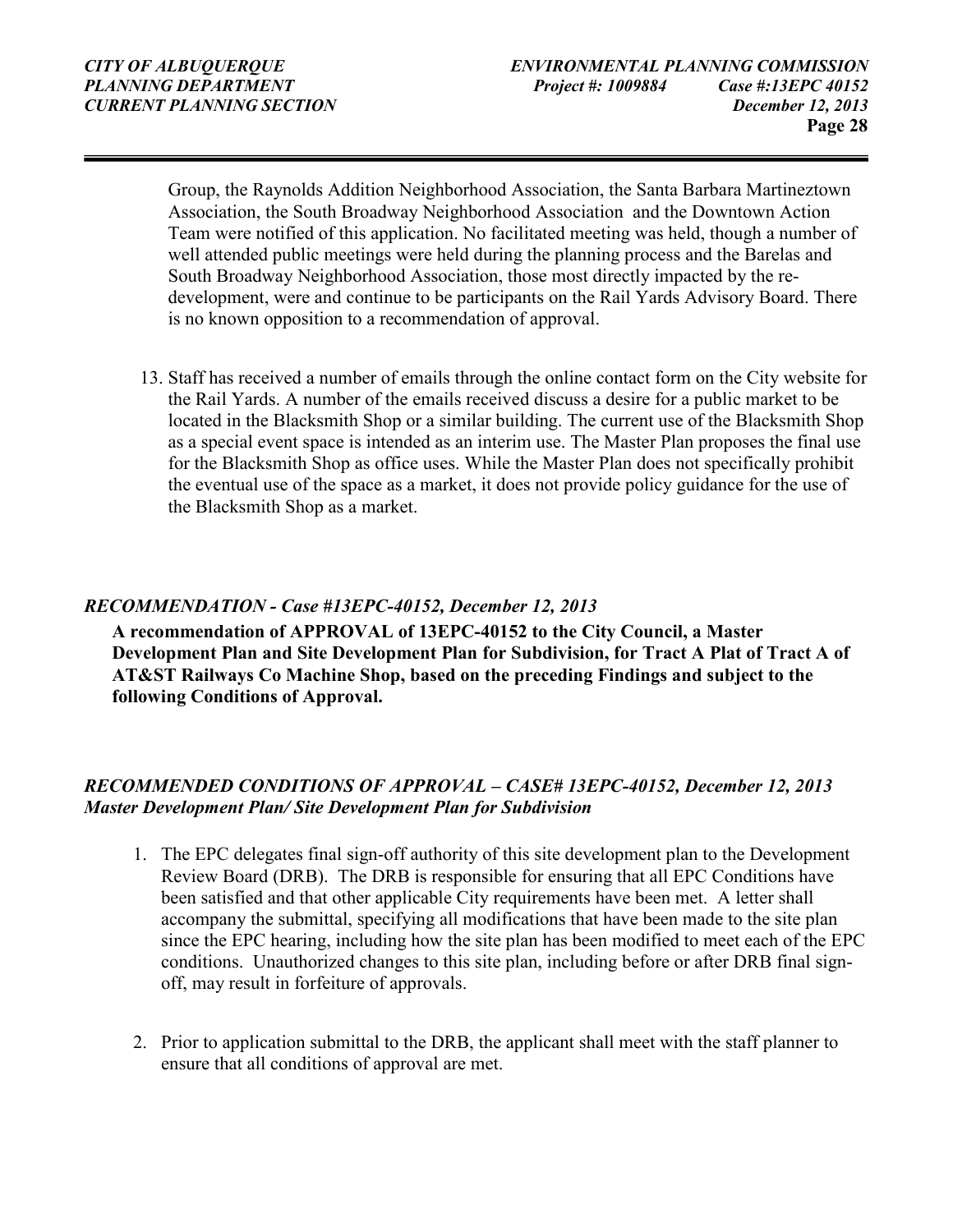- 3. The amendments recommended by the Rail Yards Advisory Board shall be recommended by the Environmental Planning Commission to be adopted by the City Council in their entirety.
- 4. Keynote #12 on site plan shall delete the words "optional glass canopy". Such canopy feature may be approved with future site plan for building permit, but is not an approved feature of this site plan.
- 5. Keynote #3 on the site plan shall delete the words "optional location for rebuilt smokestack." Such smokestack feature may be approved with future site plan for building permit, but is not an approved feature of this site plan.
- 6. The recommendations of the Traffic Impact Study for an additional access point at the north parking area shall be resolved prior to DRB approval of the site plan for subdivision. The recommendations in the TIS will require further discussion and coordination between the City and the developer.
- 7. Final grading and drainage plans shall be prepared and approved by the appropriate authorities per Section 10.0 of the MDP document and per the Development Process Manual.
- 8. On page 170 Section 10.4 shall be re-titled "Development Approval Process".
- 9. On page 171 Section 10.4 paragraph two, delete the word "administrative" from "streamlined administrative approval".
- 10. On page 171 Section 10.4 paragraph two, change the word "recommended" in the last sentence to "required". Sentence to read "A pre-application review meeting and/or design review meeting with the Urban Design and Development Department is required to ensure a smooth development process."
- 11. On page 171 Section 105 paragraph two, revise the second sentence to read "Deviations shall require review and approval by the Planning Director and be in accordance with the Comprehensive Zoning Code and shall meet the intent of the MDP.
- 12. Sections 8.2, 8.3 8.4 and 8.9 as revised and included as Attachment 8 shall replace existing text in the document.
- 13. Section 7.8 on page 104 shall be further considered and potentially revised to ensure for consistent maintenance across the site in the case of multiple ownership.
- 14. Revise Section 9.0, Infrastructure, 9.1.4, Dry Utilities, 4th bullet as follows. Deleted language is shown with strike-through text and additional language is shown underlined: PNM Availability: An existing sub-station substation is located at the northern end of the project across 2nd Street SW that has been estimated to provide 1.5 meg-watts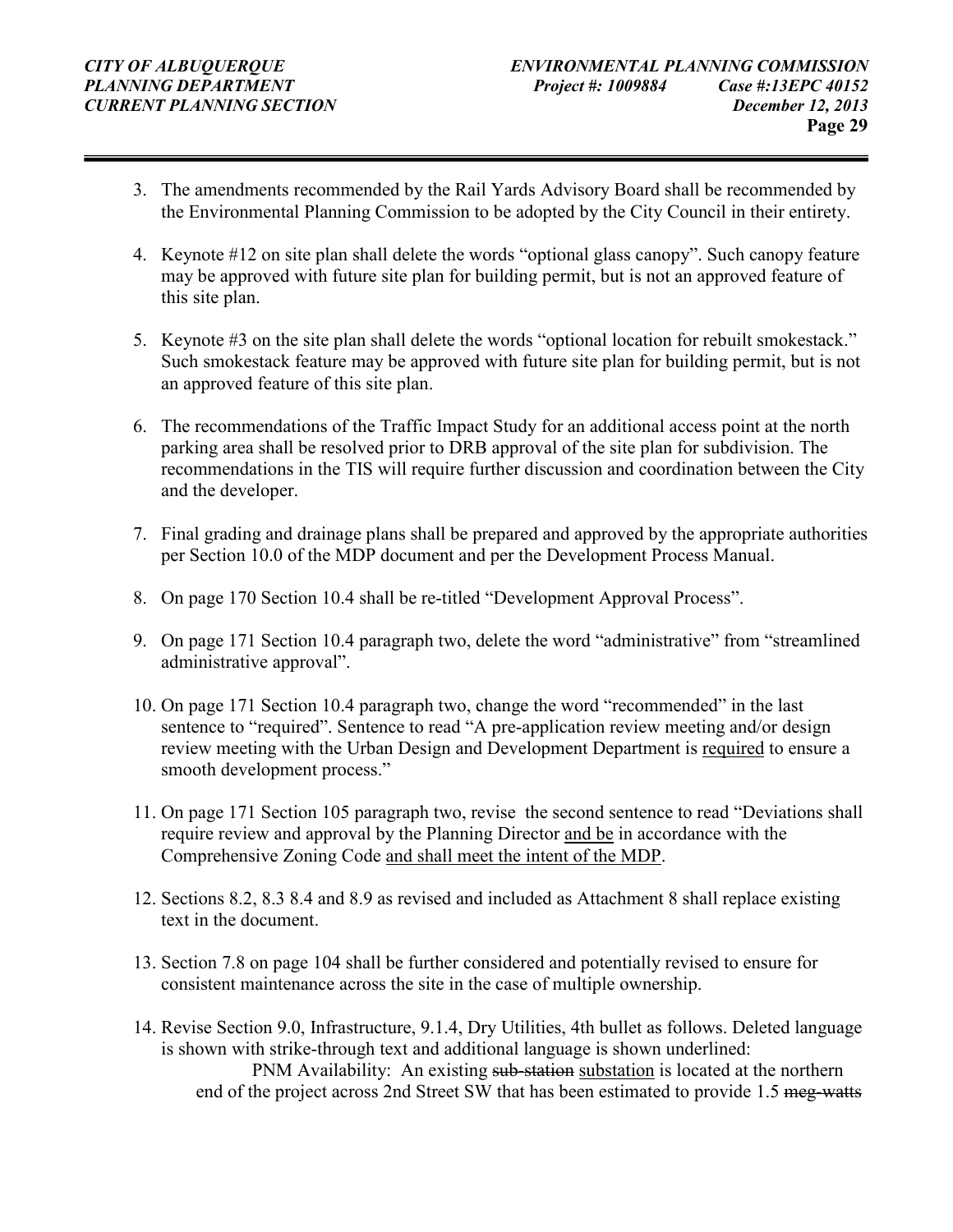megawatts. The assumption for the development is that the electricity demand will exceed 8 meg-watts megawatts; requiring the existing sub-station substation to be expanded, along with the construction of primary distribution lines to the proposed development. The project may also require a new 115kV transmission line to be extended to connect to the expanded substation. Additional analysis through PNM will be required to develop a final conceptual plan for this development.

15. The subdivision of the site shall comply with the purpose, intent, and regulations of the Subdivision Ordinance (14-14-1-3).

#### **RECOMMENDED CONDITIONS FROM CITY ENGINEER, MUNICIPAL DEVELOPMENT and NMDOT:**

Conditions of approval for the proposed: Site Development - Subdivision shall include:

- 16. The Developer is responsible for permanent improvements to the transportation facilities adjacent to the proposed site development plan, as required by the Development Review Board (DRB). The details of which will be identified in the development agreement between the City and the Master Developer.
- 17. Prior to DRB approval, additional information/clarification must be provided regarding existing, proposed, and future conditions.
- 18. Site plan shall comply and be in accordance with all applicable City of Albuquerque requirements, including the *Development Process Manual* and current ADA criteria.
- 19. The Master Developer will comply with the Recommendations itemized in the approved Railyard Re-development Traffic Impact Study that are attributable to the development. The details of which will be identified in the development agreement between the City and the Master Developer.
- 20. Remove the acoustic mounds from the Site Plan for Subdivision.
- 21. Replace the drawn locations of the cisterns and modify the Keyed Note to attain the desired effect.

*Maryellen Hennessy Senior Planner* 

> *Petra Morris Planner*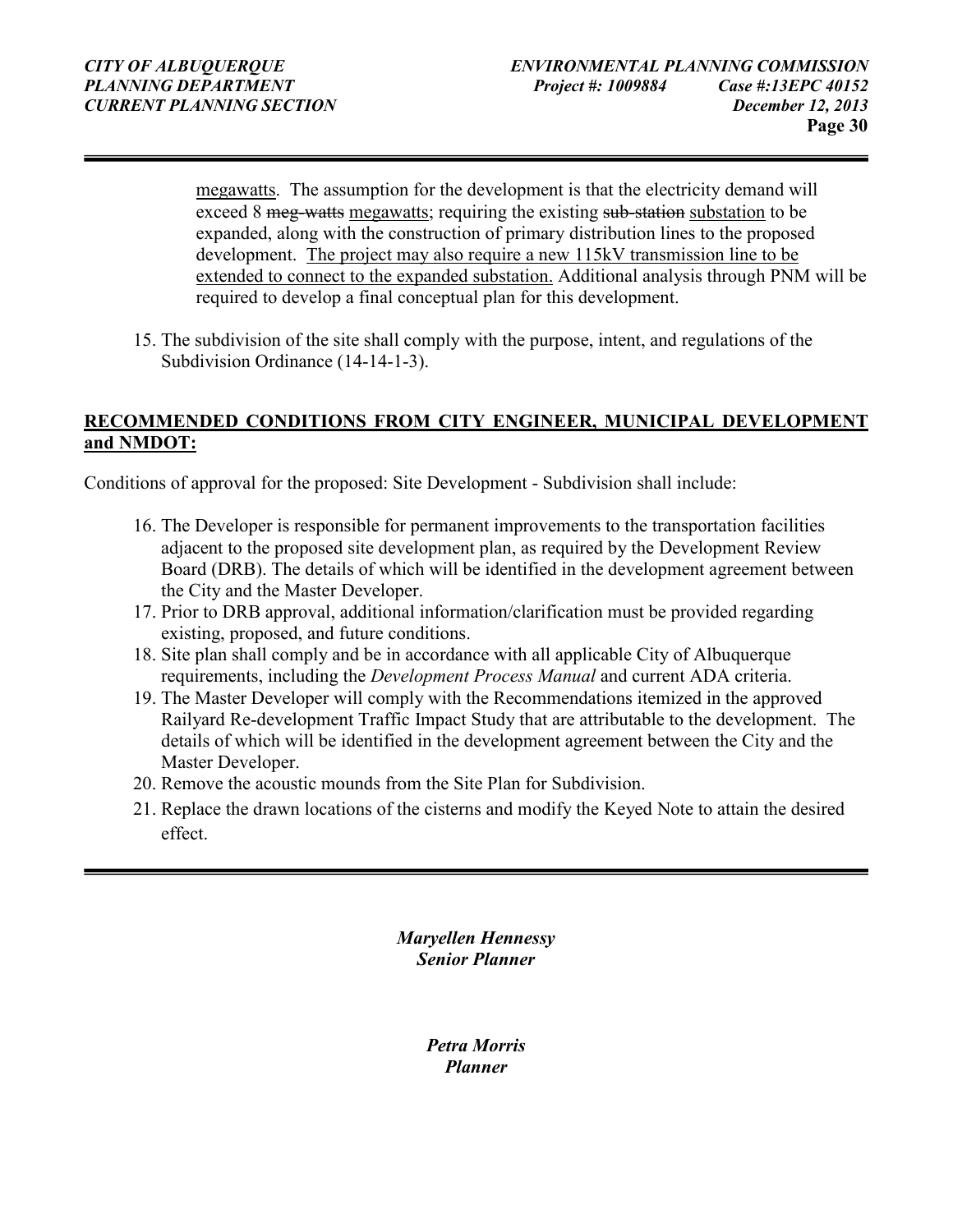#### *Notice of Decision cc list:*

Samitaur Constructs, 3528 Hayden Avenue, Culver City CA 90232 JW Madison, madison@swcp.com Bruce Davis, 150 Stover SW 87102 John Mulhouse, 1112 Roma Ave. NE 87106 Raynolds Addition Neighborhood Assoc. c/o Christopher Frechette Thomas C. Bird, tcb@keleher-law.com

#### *Attachments*

- 1. Resolution R-07-202
- 2. Resolution R-07-274
- 3. Resolution R-07-332
- 4. Resolution F/SR-08-47
- 5. Request For Proposal: Albuquerque Rail Yards RFP2011-003-JR
- 6. Rail Yards Phase II and III Master Plan Agreement
- 7. Rail Yard Advisory Board Amendments, 21 November 2013
- 8. Revised design performance and signage standards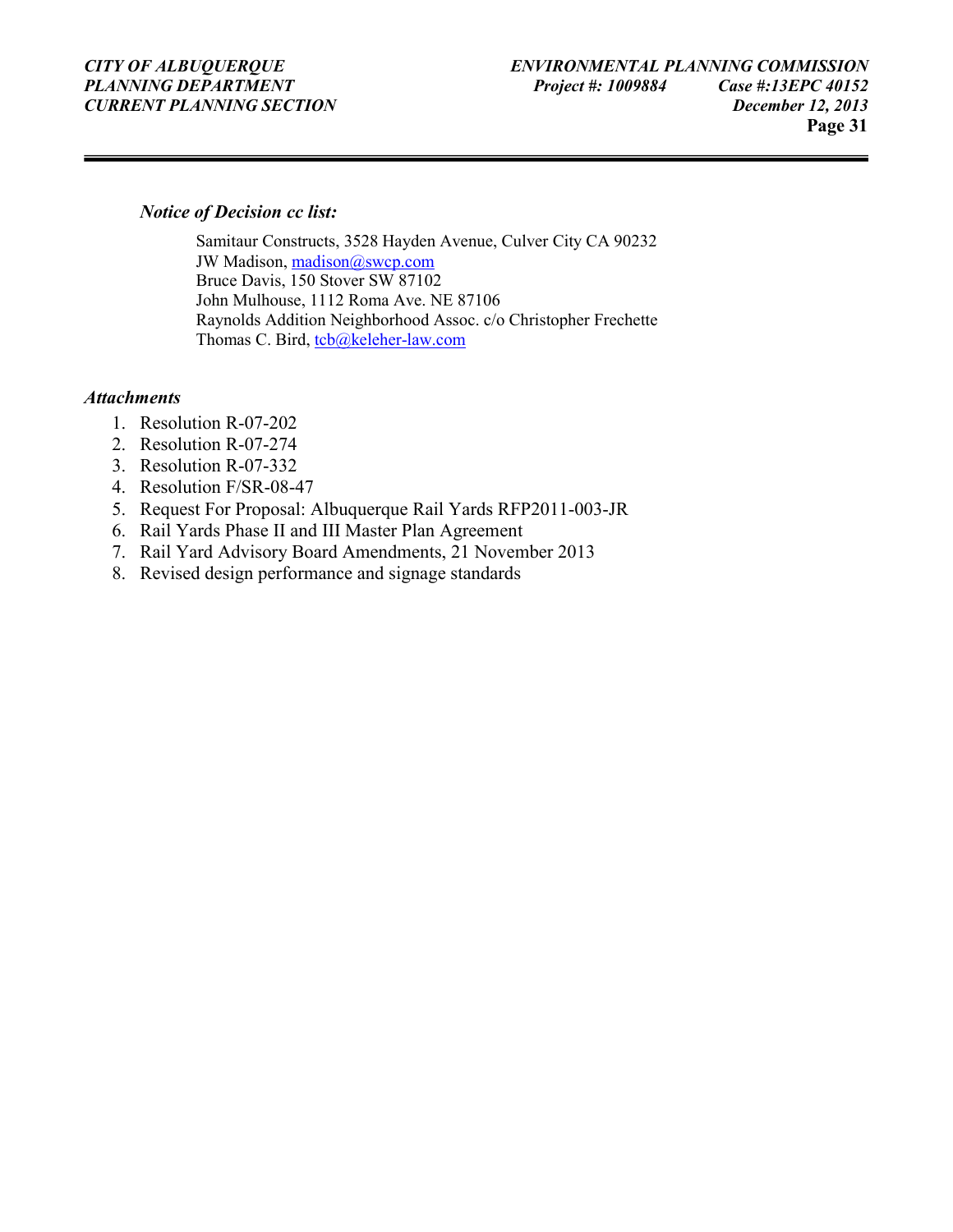## *CITY OF ALBUQUERQUE AGENCY COMMENTS*

#### *PLANNING DEPARTMENT*

#### *Zoning Enforcement*

The proposed Master Development plan for the Rail Yards should be consistent with the SU-2 / HLS zone of the Barelas Sector Development Plan.

#### *Office of Neighborhood Coordination*

Downtown NA List consisting of the following: Barelas NA (R), Broadway Central Corridors Partnership, Inc. (R), Citizen's Information Committee of Martineztown (R), Downtown NA (R), Huning Highland Historic District Assoc. (R), Martineztown Work Group, Raynold Addition NA (R), Santa Barbara-Martineztown Assoc. (R), South Broadway NA (R), Downtown Action Team

#### *Long Range Planning*

Long Range staff are the staff planners for this case.

#### *Metropolitan Redevelopment Agency*

None received

#### *CITY ENGINEER*

#### *Transportation Development*

- Vicinity map (K-14-Z) needs to be included on site plan for clarity.
- Keyed Note 23: Proposed at-grade crossing. Clarify crossings intent; is it a vehicular crossing connected to the proposed underground parking garage? Will pedestrians cross?
- The draft Railyard Re-development Traffic Impact Study (10/1/13) lists the following recommendations to the transportation infrastructure:
	- 1. New development should be implemented utilizing at least four driveways for access, suggesting an additional entrance at Atlantic  $Ave/2^{nd}$  St.
	- 2. All proposed driveways should be constructed w/ minimum 30 ft. radius curb returns to accommodate delivery trucks.
	- 3. Signalize proposed driveway at Hazeldine Ave  $/ 2<sup>nd</sup>$  St. and provide single lane roundabouts at the three additional proposed entrances.
	- 4. Provide a single lane roundabout at Santa Fe Ave  $/2^{nd}$  St.
	- 5. Modify left turn signalized movement and turn lanes at Lead Ave/ $2<sup>nd</sup>$  St and Bridge Blvd.  $/2^{nd}$  St.

#### *Hydrology Development*

• The rail yards are in a location that requires ponding. The location of the proposed acoustic mounds would be excellent locations for water harvesting. It is difficult to harvest water on a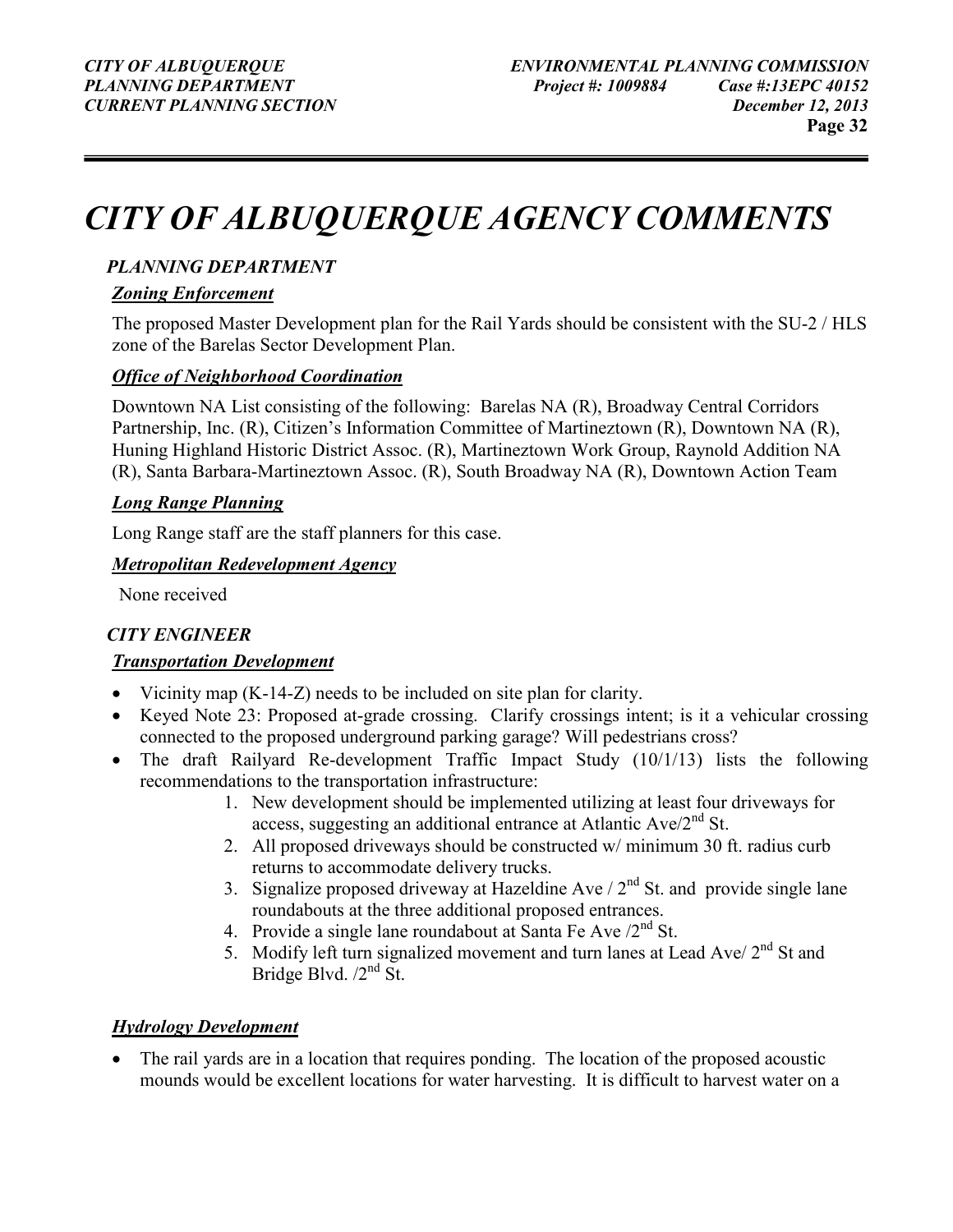mound. The mounds may also drain nuisance flows onto the sidewalk which is prohibited by the drainage ordinance. Screening could be accomplished with vegetation.

• The proposed cisterns will benefit the site to mitigate the amount of runoff produced and for reuse to water plants. It does not seem appropriate to show locations of the cisterns without also showing how the water gets into them. In addition, since a cistern is shown on Parcel 4 (it also appears to be Parcel 1) does that mean that Hydrology is to require a cistern be built with the development of Parcel 4? This level of detail can be provided on the Site Plan for Building Permit.

#### *DEPARTMENT of MUNICIPAL DEVELOPMENT*

#### *Transportation Planning*

• Per the Long Range Bikeway System map,  $2<sup>nd</sup>$  St. is identified as having proposed bicycle lanes along the frontage of this property.

#### *Traffic Engineering Operations*

• No comments received.

#### *WATER UTILITY AUTHORITY*

#### *Utility Services*

Site specific Availability Statements will be required prior to commitment of utility service to the development. Public water and sanitary sewer easements will be required for any extension of ABCWUA infrastructure into the site.

#### *ENVIRONMENTAL HEALTH DEPARTMENT*

None received

#### *PARKS AND RECREATION*

#### *Planning and Design*

The updated Site Development Plan for Subdivision submittal provides much clearer information. The only comment we have at this time on the Site Development Plan is that the "Bicycle Path" should be called a "Bicycle Lane" as it appears to be an on-street facility, not a separate path or trail for pedestrians and bicycles.

#### Re: Master Development Plan

This document introduces many outstanding concepts for the development of this "diamond in the rough" site. The retention of key features and the vision to maximize the potential of the site's significant structures, incorporating design concepts that enhance the pedestrian and bicycle realm and creates a place for the community is exciting. The proposed underground parking furthers the desire to have this site be pedestrian and bicycle friendly while reducing the visual intrusion of automobiles at the street level.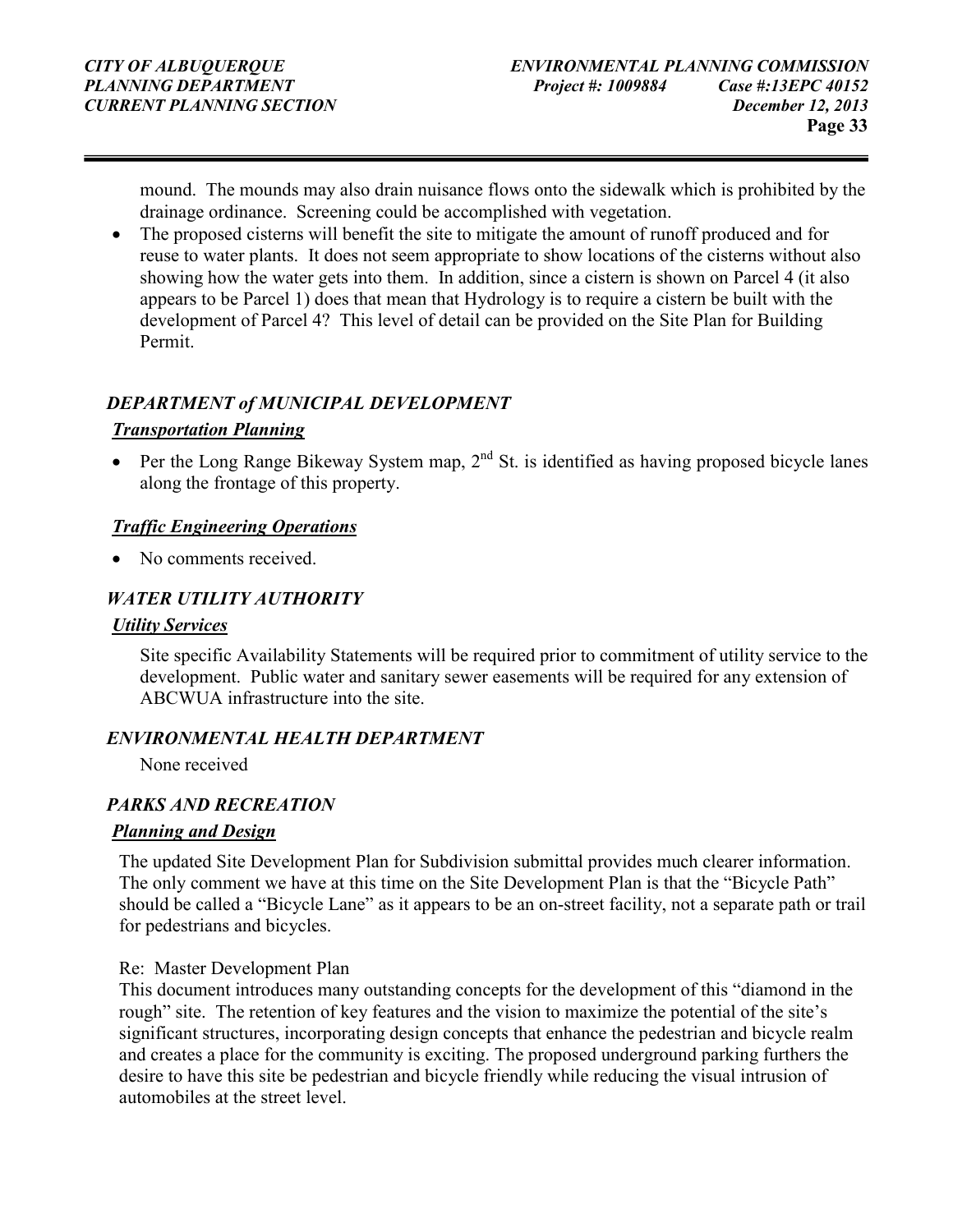Concerns include the phasing, the individual parcels coordinating development, the question of who owns the property or parts of the property at any stage in the development and how the mundane operations and maintenance issues that will arise from a yet unknown development schedule will be addressed. Although the City may technically own the property or parts of the property at different times, the idea of the features that tie the overall site together – the buildings, the walkways, the seating areas, the public market spaces, the landscaping and irrigation to sustain the landscaping all must be coordinated between the property owners. It will be important that the maintenance of the landscaping in the Rail Yards can be performed by one entity or various maintenance entities at any given time during development.

The concept of acoustic mounds is interesting but seems out of place in this environment. In reviewing the meeting notes and comments received, there did not seem to be concerns about noise, perhaps as this is and always has been a place that coexists with the noise of the city, the noise of the trains and, in the past, the noise of the machine shops. An urban park-like environment could be created onsite and perhaps be more in keeping with the "sense of place" of being in the Rio Grande Valley if, for example, the landscaping and water harvesting functions were to work with the idea of moving water, through the river, through the acequias, through arroyos...all of which are natural linear structures; swales rather than mounds. The proposed mounds slopes raise concerns about successful irrigation practices and bioswales and green roofs may or may not be successful in this very dry environment. The proposed mounds also appear to block sight lines into the site which can create security issues as well as limit neighborhood visual access into the site.

#### *Open Space Division*

None received

#### *City Forester*

None received

#### *POLICE DEPARTMENT/Planning*

This project is in the Valley Area Command. No Crime Prevention or CPTED comments concerning the Recommendation from the EPC to the City Council on a MDP at this time.

#### *SOLID WASTE MANAGEMENT DEPARTMENT*

#### *Refuse Division*

Approved as long as it complies with SWMD Ordinance.

#### *FIRE DEPARTMENT/Planning*

None received

#### *TRANSIT DEPARTMENT*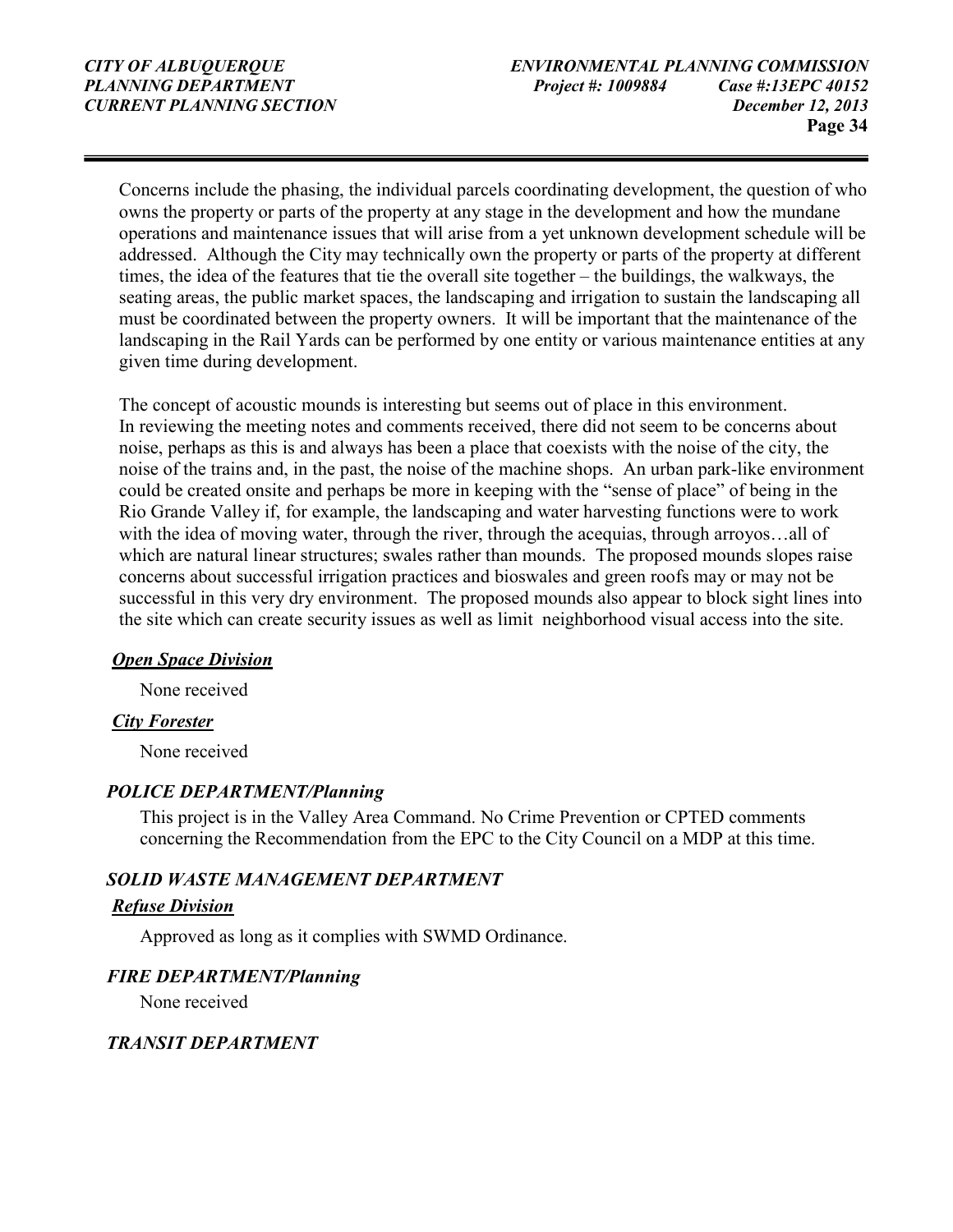# *PLANNING DEPARTMENT*

| <b>Project #1009884</b>                                                                                                                                                                                  | Adjacent and<br>nearby routes | None.                        |
|----------------------------------------------------------------------------------------------------------------------------------------------------------------------------------------------------------|-------------------------------|------------------------------|
| 13 PC-40152<br>SITE DEVELOPMENT -<br>SUBDIVISION.                                                                                                                                                        | Adjacent bus<br>stops         | None.                        |
|                                                                                                                                                                                                          | Site plan<br>requirements     | Comments will be sent later. |
| TRACT A, THE PLAT OF<br>TRACT A OF A.T. & S.F.<br><b>RAILWAY CO. MACHINE</b><br>SHOP, ZONED SU-2/HLS<br>LOCATED ON $2^{ND}$ ST<br><b>BETWEEN CROMWELL</b><br>AND HAZELDINE (APPROX)<br>27.3 ACRES)(K-14) | Large site TDM<br>suggestions | None.                        |
|                                                                                                                                                                                                          | Other information             | None.                        |

### *COMMENTS FROM OTHER AGENCIES*

#### *BERNALILLO COUNTY*

None received

#### *ALBUQUERQUE METROPOLITAN ARROYO FLOOD CONTROL AUTHORITY*

Reviewed, no comment.

#### *ALBUQUERQUE PUBLIC SCHOOLS*

The City of Albuquerque requests approval of a Site Development Plan for Subdivision for the adoption of the Albuquerque Rail Yards Master Development Plan. The Plan area is located on  $2<sup>nd</sup>$  St SW between Cromwell Av SW and Hazeldine Av SW. The plan is intended to provide the necessary guidance for the long-term re-development of the site. Also, the plan is a proposed preliminary site development plan for subdivision of the site to facilitate a phased re-development. This re-development will include Workforce Housing, a museum, will establish a focal point for social and commercial activities, restore connectivity between the site and adjoining neighborhoods, catalyze further neighborhood redevelopment in collaboration with the neighboring areas, preserve and reuse the sites historical architectural assets, and will stimulation further re-development of Albuquerque's Downtown. APS does not oppose proposal.

Schools within the plan area include Eugene Field Elementary, Delores Gonzales Elementary, Washington Middle School, and Albuquerque High School. Currently, all three schools have excess capacity.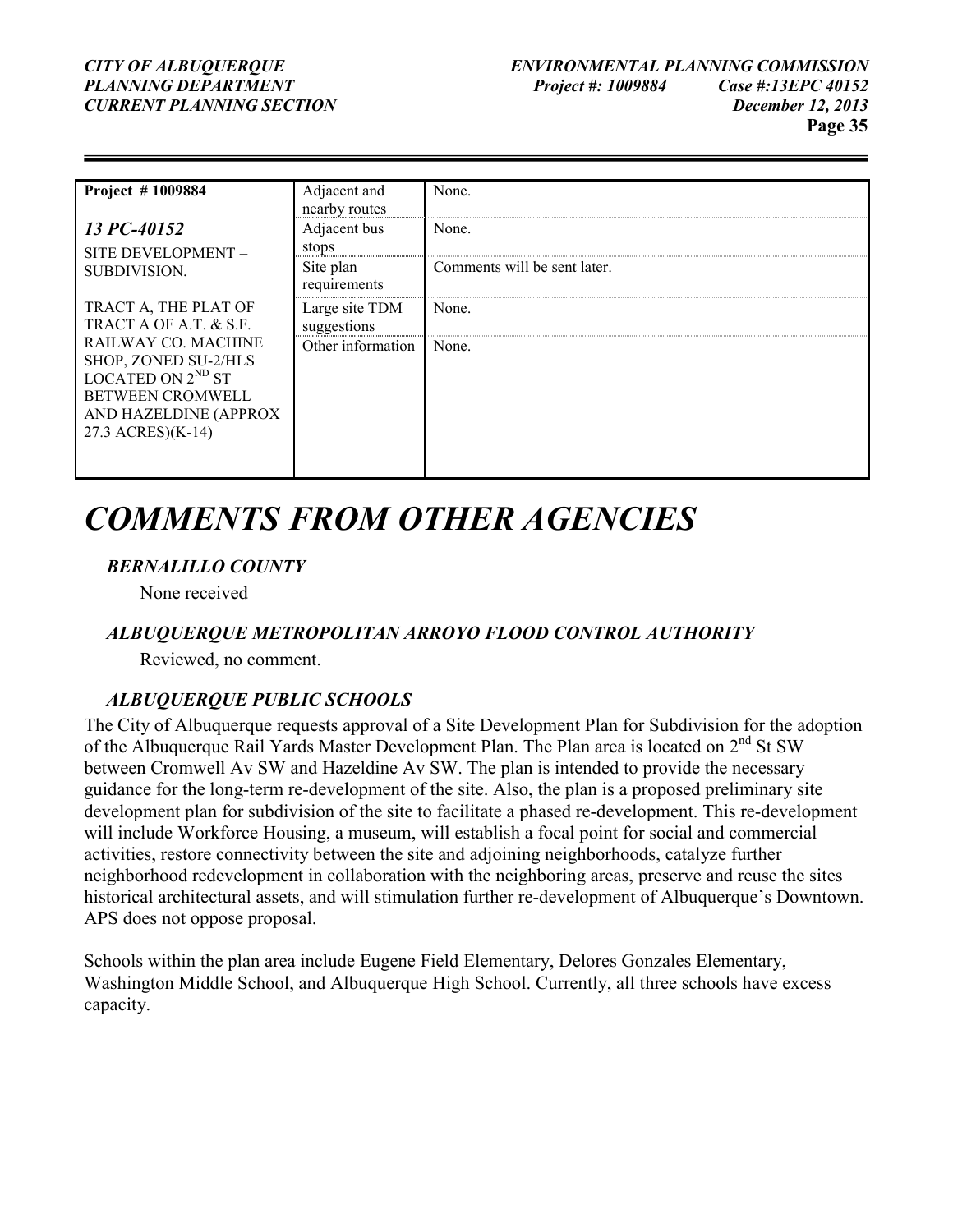# *PLANNING DEPARTMENT*

| Loc No | <b>School</b>           | $2012 -$<br>13<br>40th<br>Day | 2012-13<br>Capacity | <b>Space</b><br><b>Available</b> |
|--------|-------------------------|-------------------------------|---------------------|----------------------------------|
| 261    | Eugene Field ES         | 367                           | 395                 | 28                               |
|        | <b>Delores Gonzales</b> |                               |                     |                                  |
| 244    | ES                      | 415                           | 510                 | 95                               |
| 465    | <b>Washington MS</b>    | 463                           | 640                 | 177                              |
| 590    | Albuquerque HS          | 1712                          | 1900                | 188                              |

#### *MID-REGION COUNCIL OF GOVERNMENTS*

The Mid-Region Metropolitan Planning Organization (MRMPO) has no adverse comments.

#### *MIDDLE RIO GRANDE CONSERVANCY DISTRICT*

None received.

#### *NEW MEXICO DEPARTMENT OF TRANSPORTATION*

The NMDOT has no objections to the Development Plan.

#### *PUBLIC SERVICE COMPANY OF NEW MEXICO*

PNM Initial Comments:

- 1. This project will impact electric substation capacity needs for the surrounding area. It will be necessary to contact PNM's New Service Delivery Department early in the process to coordinate electric service regarding the project to avoid potential delays in meeting in-service target dates.
- 2. Adequate clearance for electric utilities must be provided for operation and maintenance purposes. Any relocation, changes or realignment regarding existing electric utilities will be the developer's expense. In some cases, relocation or changes to existing facilities may not be feasible due to physical limitations, land use or safety clearance constraints. PNM will review all technical needs, issues and safety clearances for its electric power systems.
- 3. It is the applicant's obligation to determine if existing utility easements cross the property and to abide by any conditions or terms of those easements.
- 4. Revise Section 9.0, Infrastructure, 9.1.4, Dry Utilities, 4th bullet as follows. Deleted language is shown with strike-through text and additional language is shown underlined:

PNM Availability: An existing sub-station substation is located at the northern end of the project across 2nd Street SW that has been estimated to provide 1.5 meg-watts megawatts. The assumption for the development is that the electricity demand will exceed 8 meg-watts megawatts; requiring the existing sub-station substation to be expanded, along with the construction of primary distribution lines to the proposed development. The project may also require a new 115kV transmission line to be extended to connect to the expanded substation. Additional analysis through PNM will be required to develop a final conceptual plan for this development.